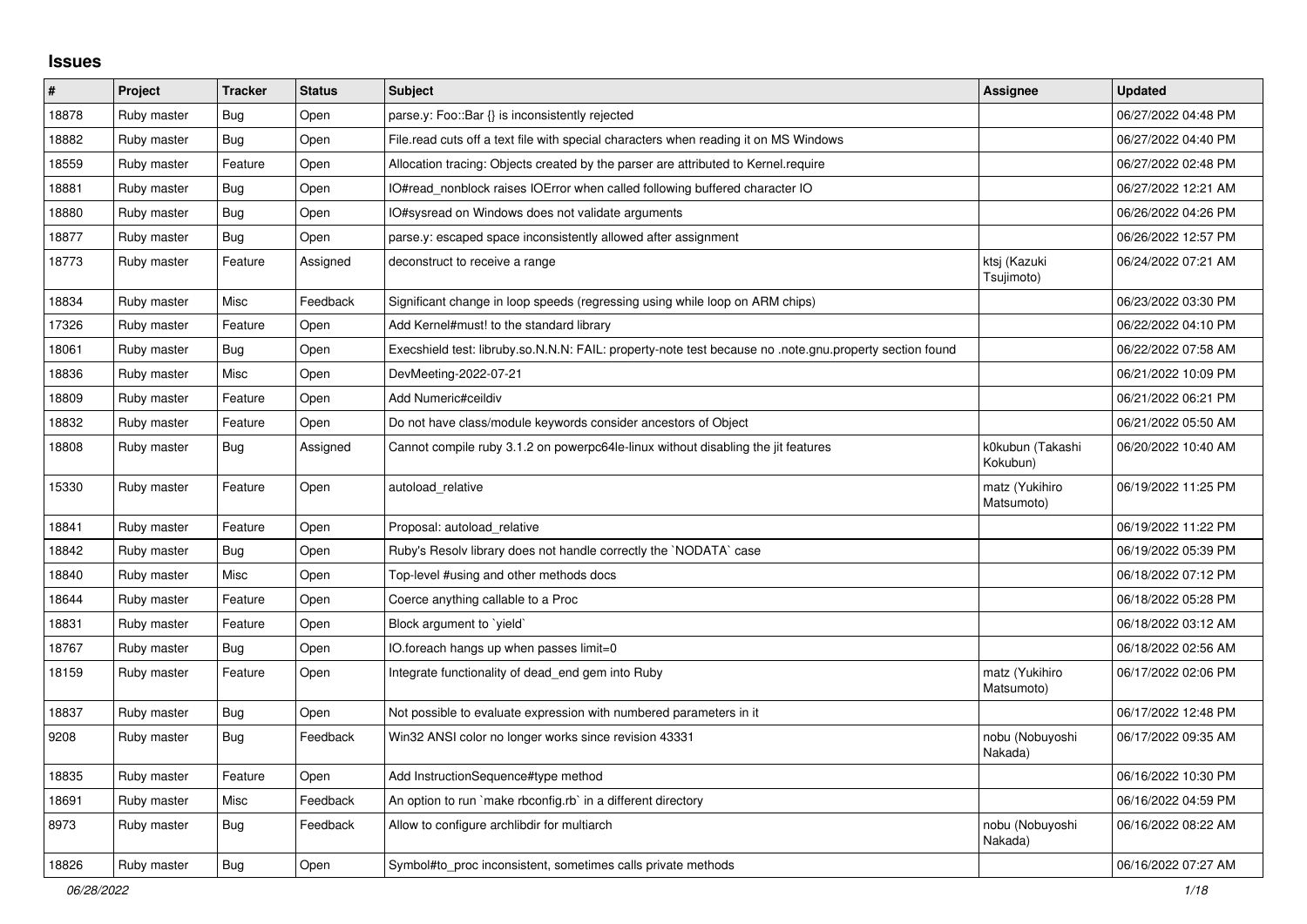| $\vert$ # | Project     | <b>Tracker</b> | <b>Status</b> | Subject                                                                                                            | Assignee                          | <b>Updated</b>      |
|-----------|-------------|----------------|---------------|--------------------------------------------------------------------------------------------------------------------|-----------------------------------|---------------------|
| 18281     | Ruby master | <b>Bug</b>     | Open          | Ruby 3.1.0: gem uninstall -alx fails to uninstall debug                                                            |                                   | 06/16/2022 01:08 AM |
| 17525     | Ruby master | Feature        | Open          | Implement Happy Eyeballs Version 2 (RFC8305) in Socket.tcp                                                         | Glass_saga (Masaki<br>Matsushita) | 06/16/2022 01:08 AM |
| 17472     | Ruby master | Feature        | Open          | HashWithIndifferentAccess like Hash extension                                                                      |                                   | 06/16/2022 01:08 AM |
| 17468     | Ruby master | Feature        | Open          | Deprecate RUBY_DEVEL                                                                                               |                                   | 06/16/2022 01:08 AM |
| 16476     | Ruby master | Feature        | Open          | Socket.getaddrinfo cannot be interrupted by Timeout.timeout                                                        | Glass_saga (Masaki<br>Matsushita) | 06/16/2022 01:08 AM |
| 16005     | Ruby master | Feature        | Open          | A variation of Time.iso8601 that can parse yyyy-MM-dd HH:mm:ss                                                     |                                   | 06/16/2022 01:08 AM |
| 16495     | Ruby master | Feature        | Open          | Inconsistent quotes in error messages                                                                              | matz (Yukihiro<br>Matsumoto)      | 06/15/2022 04:21 PM |
| 18780     | Ruby master | <b>Bug</b>     | Open          | Incorrect binding receiver for C API rb eval string()                                                              |                                   | 06/15/2022 12:14 AM |
| 18825     | Ruby master | Feature        | Open          | Specialized instruction for "array literal + `.hash`"                                                              |                                   | 06/14/2022 05:24 PM |
| 8445      | Ruby master | <b>Bug</b>     | Assigned      | IO.open and IO#set_enconding does not support :fallback option                                                     | akr (Akira Tanaka)                | 06/14/2022 06:02 AM |
| 18816     | Ruby master | <b>Bug</b>     | Open          | Ractor segfaulting MacOS 12.4 (aarch64 / M1 processor)                                                             |                                   | 06/13/2022 01:46 PM |
| 17995     | Ruby master | <b>Bug</b>     | Open          | Slow down when mjit and Ractor are being used at same time                                                         | k0kubun (Takashi<br>Kokubun)      | 06/11/2022 04:02 AM |
| 18768     | Ruby master | Bug            | Open          | Inconsistent behavior of IO, StringIO and String each_line methods when return paragraph and chomp:<br>true passed |                                   | 06/10/2022 03:46 PM |
| 10213     | Ruby master | Bug            | Feedback      | bundled gems ignored by make install                                                                               | hsbt (Hiroshi<br>SHIBATA)         | 06/10/2022 09:55 AM |
| 9921      | Ruby master | Bug            | Feedback      | gmtime_r, win32.h, and <string></string>                                                                           |                                   | 06/10/2022 05:39 AM |
| 18822     | Ruby master | Feature        | Open          | Ruby lack a proper method to percent-encode strings for URIs (RFC 3986)                                            |                                   | 06/09/2022 02:42 PM |
| 18435     | Ruby master | <b>Bug</b>     | Open          | Calling `protected` on ancestor method changes result of `instance_methods(false)`                                 |                                   | 06/09/2022 10:23 AM |
| 18081     | Ruby master | Bug            | Feedback      | addr2line.c: Wrong section for `DW_AT_ranges`                                                                      |                                   | 06/09/2022 09:19 AM |
| 16597     | Ruby master | Feature        | Open          | missing poll()                                                                                                     |                                   | 06/09/2022 09:14 AM |
| 18121     | Ruby master | Bug            | Feedback      | addr2line.c: Endianness                                                                                            |                                   | 06/09/2022 09:13 AM |
| 18123     | Ruby master | <b>Bug</b>     | Feedback      | addr2line.c: Define `SHF COMPRESSED`                                                                               |                                   | 06/09/2022 09:11 AM |
| 17656     | Ruby master | Bug            | Feedback      | Improper functions shown in C level backtrace information                                                          |                                   | 06/09/2022 08:40 AM |
| 18821     | Ruby master | Feature        | Open          | Expose Pattern Matching interfaces in core classes                                                                 |                                   | 06/09/2022 07:24 AM |
| 16143     | Ruby master | <b>Bug</b>     | Feedback      | BOM UTF-8 is not removed after rewind                                                                              |                                   | 06/09/2022 06:51 AM |
| 14607     | Ruby master | Bug            | Assigned      | Fix use of the rb_profile_frames start parameter                                                                   | ko1 (Koichi Sasada)               | 06/09/2022 06:12 AM |
| 14434     | Ruby master | <b>Bug</b>     | Feedback      | IO#reopen fails after EPIPE                                                                                        |                                   | 06/09/2022 05:33 AM |
| 18657     | Ruby master | <b>Bug</b>     | Open          | IRB raises exception when stdout is a pipe                                                                         |                                   | 06/08/2022 03:34 PM |
| 18464     | Ruby master | <b>Bug</b>     | Assigned      | RUBY_INTERNAL_EVENT_NEWOBJ tracepoint causes an interpreter crash when combined with Ractors                       | ko1 (Koichi Sasada)               | 06/08/2022 08:25 AM |
| 18796     | Ruby master | <b>Bug</b>     | Open          | GC compaction gets stuck on Mac OS when a debugger is attached                                                     |                                   | 06/08/2022 08:25 AM |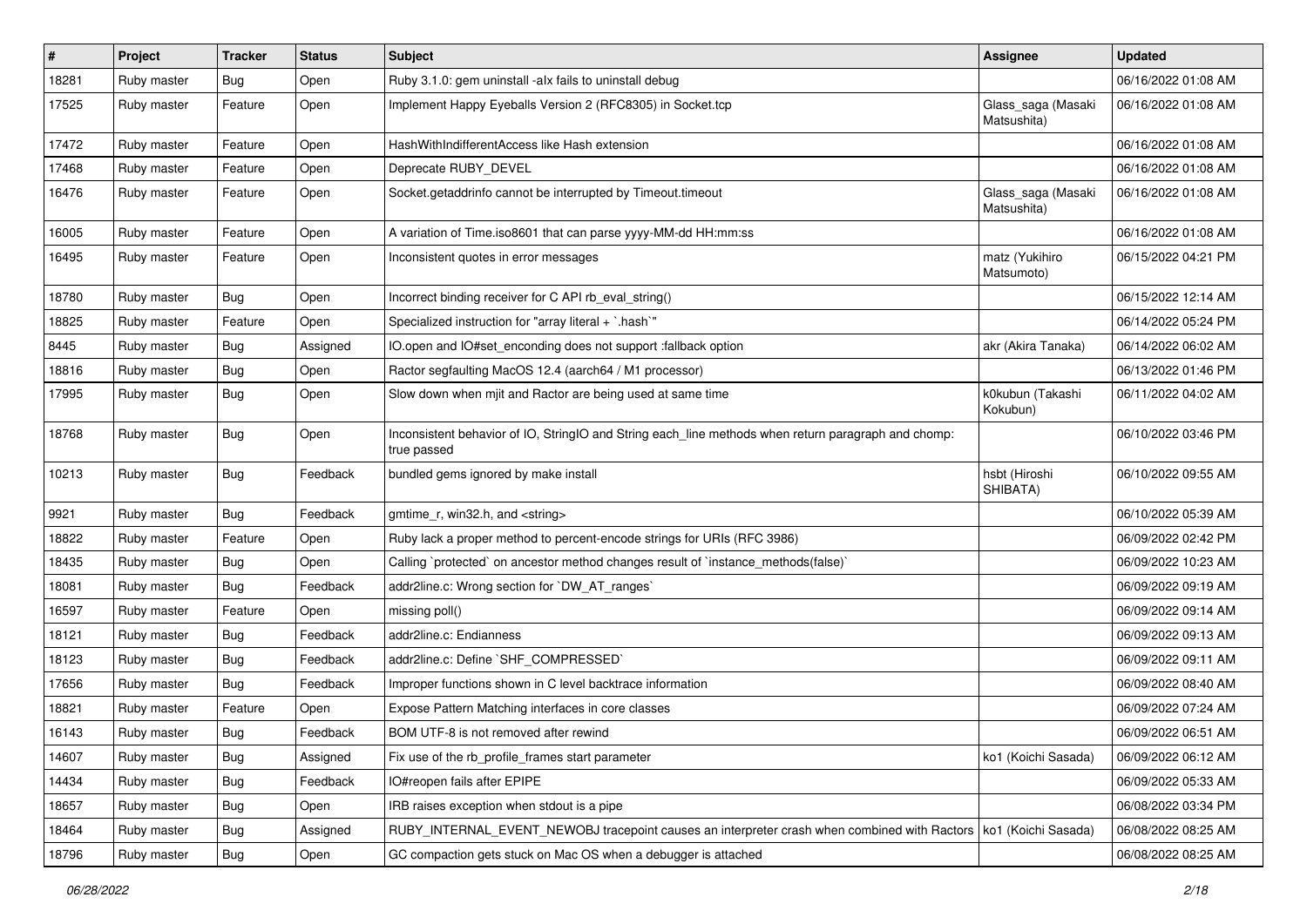| #     | Project     | <b>Tracker</b> | <b>Status</b> | <b>Subject</b>                                                                                                         | <b>Assignee</b>               | <b>Updated</b>      |
|-------|-------------|----------------|---------------|------------------------------------------------------------------------------------------------------------------------|-------------------------------|---------------------|
| 18795 | Ruby master | Bug            | Open          | Verbose GC debug output with -DRGENGC_DEBUG=5 causes a crash                                                           |                               | 06/08/2022 08:24 AM |
| 18811 | Ruby master | <b>Bug</b>     | Feedback      | PTY I/O not working on AIX 7.x                                                                                         | kanemoto (Yutaka<br>Kanemoto) | 06/07/2022 07:18 AM |
| 18818 | Ruby master | <b>Bug</b>     | Open          | SEGV (Fiber scheduler?)                                                                                                | ioquatix (Samuel<br>Williams) | 06/06/2022 06:31 PM |
| 18770 | Ruby master | <b>Bug</b>     | Open          | Inconsistent behavior of IO/StringIO's each methods when called with nil as a separator, limit and chomp:<br>true      |                               | 06/06/2022 05:38 PM |
| 18790 | Ruby master | <b>Bug</b>     | Assigned      | cannot load such file -- digest (LoadError)                                                                            | hsbt (Hiroshi<br>SHIBATA)     | 06/06/2022 12:41 AM |
| 16150 | Ruby master | Feature        | Open          | Add a way to request a frozen string from to_s                                                                         |                               | 06/03/2022 04:42 PM |
| 18815 | Ruby master | Feature        | Open          | instance_{eval,exec} vs Proc#>>                                                                                        |                               | 06/02/2022 05:17 PM |
| 18814 | Ruby master | Feature        | Open          | Ractor: add method to query incoming message queue size                                                                |                               | 06/02/2022 11:59 AM |
| 18812 | Ruby master | Feature        | Open          | Add ability to trace exit locations for YJIT                                                                           |                               | 06/01/2022 02:42 PM |
| 18658 | Ruby master | Bug            | Open          | Need openssl 3 support for Ubuntu 22.04 (Ruby 2.7.x and 3.0.x)                                                         | rhenium (Kazuki<br>Yamaguchi) | 05/30/2022 08:06 PM |
| 18613 | Ruby master | <b>Bug</b>     | Feedback      | Voluntary wanted: Some signal-related tests fail on FreeBSD 13                                                         | knu (Akinori MUSHA)           | 05/30/2022 01:43 AM |
| 18810 | Ruby master | Bug            | Open          | Make `Kernel#p` interruptable.                                                                                         | ioquatix (Samuel<br>Williams) | 05/30/2022 12:44 AM |
| 18608 | Ruby master | <b>Bug</b>     | Open          | 'require': cannot load such file -- ripper (LoadError) after 'make distclean'                                          |                               | 05/27/2022 04:10 AM |
| 18444 | Ruby master | <b>Bug</b>     | Open          | Trapped TSTP causes a locking deadlock in 3.0.3 onward                                                                 |                               | 05/26/2022 10:29 PM |
| 18286 | Ruby master | Bug            | Open          | Universal arm64/x86_84 binary built on an x86_64 machine segfaults/is killed on arm64                                  |                               | 05/26/2022 09:45 PM |
| 18678 | Ruby master | <b>Bug</b>     | Open          | Crash on Mac - vm_call0_cfunc_with_frame                                                                               |                               | 05/26/2022 05:40 PM |
| 18785 | Ruby master | Bug            | Feedback      | RbConfig::MAKEFILE_CONFIG["warnflags"] contains "-Wno-cast-function-type" which is not compatible<br>with clang 13.0.0 |                               | 05/25/2022 06:39 PM |
| 18805 | Ruby master | <b>Bug</b>     | Open          | IO::Buffer is inconsistent when returning a string from an empty buffer                                                |                               | 05/25/2022 12:45 PM |
| 14602 | Ruby master | Feature        | Open          | Version of dig that raises error if a key is not present                                                               |                               | 05/25/2022 12:02 PM |
| 18804 | Ruby master | <b>Bug</b>     | Open          | Invalid line number for putnil instruction                                                                             |                               | 05/25/2022 09:22 AM |
| 18799 | Ruby master | <b>Bug</b>     | Open          | Refinement#import_methods vs attr_reader                                                                               |                               | 05/25/2022 06:50 AM |
| 18798 | Ruby master | Feature        | Open          | UnboundMethod#==`with inherited classes                                                                                |                               | 05/25/2022 12:32 AM |
| 18761 | Ruby master | Misc           | Open          | provide an example wasm project                                                                                        | katei (Yuta Saito)            | 05/23/2022 11:01 AM |
| 18797 | Ruby master | <b>Bug</b>     | Open          | Third argument to Regexp.new is a bit broken                                                                           |                               | 05/23/2022 10:11 AM |
| 16829 | Ruby master | <b>Bug</b>     | Open          | Exceptions raised from within an enumerated method lose part of their stacktrace                                       |                               | 05/20/2022 07:25 PM |
| 18794 | Ruby master | Bug            | Open          | Windows ucrt - intermittent SEGV TestObjSpace#test_reachable_objects_during_iteration                                  |                               | 05/20/2022 05:19 PM |
| 18774 | Ruby master | Feature        | Open          | Add Queue#pop(timeout:)                                                                                                |                               | 05/20/2022 12:27 AM |
| 17996 | Ruby master | <b>Bug</b>     | Open          | Cygwin: thread + pipe behavior since Ruby 2.6                                                                          | cruby-cygwin                  | 05/19/2022 08:20 AM |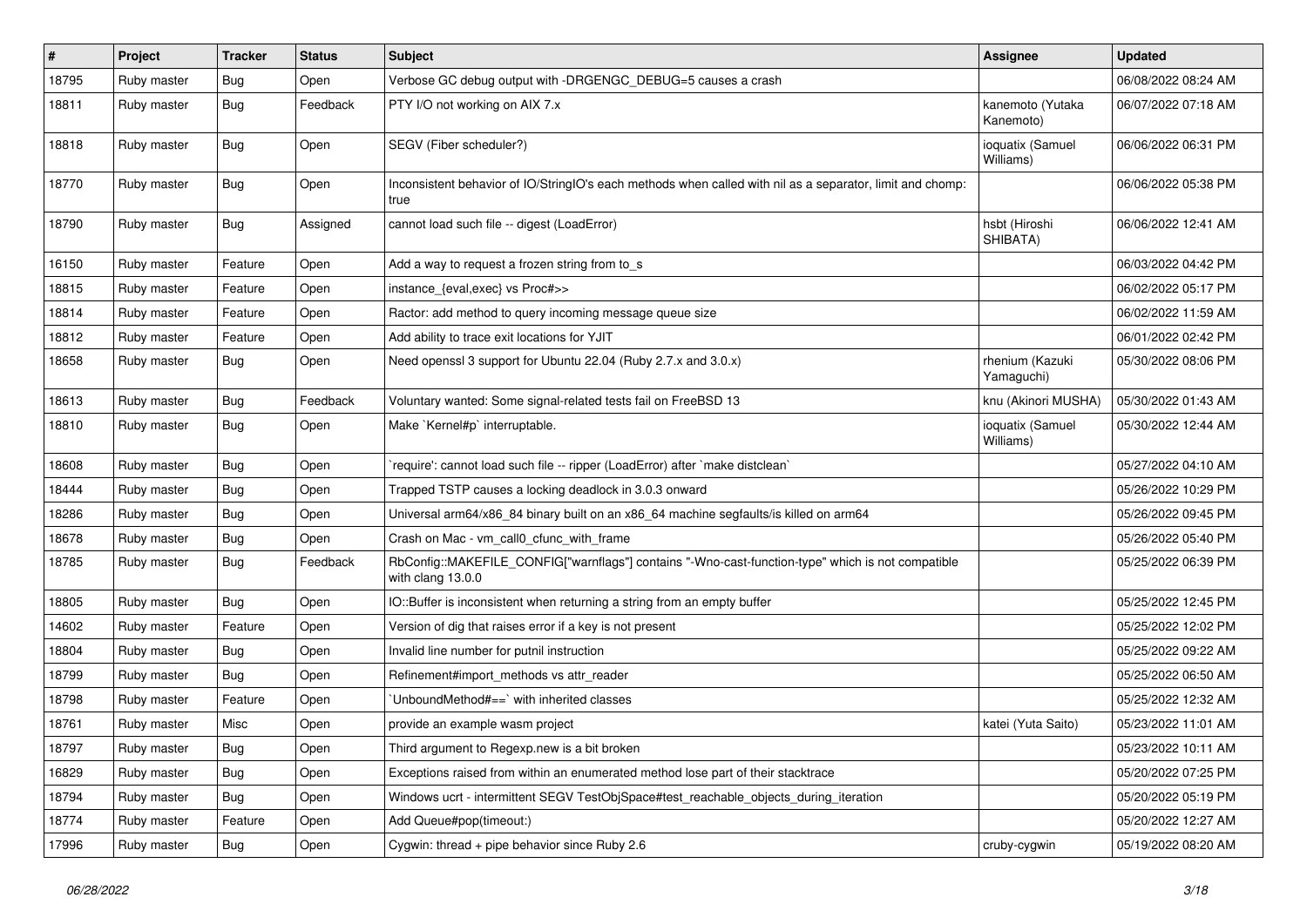| $\pmb{\#}$ | Project     | <b>Tracker</b> | <b>Status</b> | Subject                                                                                  | <b>Assignee</b>     | <b>Updated</b>      |
|------------|-------------|----------------|---------------|------------------------------------------------------------------------------------------|---------------------|---------------------|
| 17882      | Ruby master | <b>Bug</b>     | Assigned      | bootstraptest/test_ractor.rb:224 segfaults on Cygwin                                     | cruby-cygwin        | 05/19/2022 08:20 AM |
| 15334      | Ruby master | <b>Bug</b>     | Open          | child_info_fork::abort: address space needed by 'emoji_iso2022_kddi.so' on cygwin        | cruby-cygwin        | 05/19/2022 08:20 AM |
| 15097      | Ruby master | Bug            | Open          | Gem install fails on Ruby 2.5.1 with Cygwin (get_dns_server_list undefined)              | cruby-cygwin        | 05/19/2022 08:20 AM |
| 13999      | Ruby master | <b>Bug</b>     | Assigned      |                                                                                          | cruby-cygwin        | 05/19/2022 08:20 AM |
| 12506      | Ruby master | Bug            | Assigned      | On cygwin, Feature #5994 does not work                                                   | cruby-cygwin        | 05/19/2022 08:20 AM |
| 12445      | Ruby master | <b>Bug</b>     | Assigned      | Testing TestlO#test_open_fifo_does_not_block_other_threads results in deadlock on cygwin | cruby-cygwin        | 05/19/2022 08:20 AM |
| 12444      | Ruby master | Bug            | Assigned      | Segmentation fault when running TestException#test_machine_stackoverflow on cygwin       | cruby-cygwin        | 05/19/2022 08:20 AM |
| 12442      | Ruby master | <b>Bug</b>     | Assigned      | TestArgf#test_textmode fails on cygwin                                                   | cruby-cygwin        | 05/19/2022 08:20 AM |
| 12440      | Ruby master | <b>Bug</b>     | Feedback      | make test-all is not working on cygwin                                                   | cruby-cygwin        | 05/19/2022 08:20 AM |
| 11840      | Ruby master | <b>Bug</b>     | Open          | Error with "make check" on Cygwin                                                        | cruby-cygwin        | 05/19/2022 08:20 AM |
| 9409       | Ruby master | <b>Bug</b>     | Open          | Cygwin I "filesystem" I encoding IIIIIIIIIIIII                                           | cruby-cygwin        | 05/19/2022 08:20 AM |
| 18783      | Ruby master | Bug            | Open          | OptionParser should recognize "-" as an optional argument                                |                     | 05/19/2022 12:15 AM |
| 18782      | Ruby master | Bug            | Open          | Race conditions in autoload when loading the same feature with multiple threads.         |                     | 05/18/2022 09:22 PM |
| 18751      | Ruby master | <b>Bug</b>     | Open          | Regression on master for Method#== when comparing public with private method             |                     | 05/18/2022 01:27 AM |
| 18789      | Ruby master | <b>Bug</b>     | Open          | make test-bundled-gems failed after make install                                         |                     | 05/18/2022 01:01 AM |
| 18784      | Ruby master | <b>Bug</b>     | Open          | FileUtils.rm_f` and `FileUtils.rm_rf` should not mask exceptions                         |                     | 05/16/2022 09:04 AM |
| 17363      | Ruby master | Feature        | Assigned      | Timeouts                                                                                 | ko1 (Koichi Sasada) | 05/14/2022 09:06 AM |
| 17316      | Ruby master | Feature        | Open          | On memoization                                                                           |                     | 05/13/2022 11:32 AM |
| 18776      | Ruby master | Feature        | Open          | <b>Object Shapes</b>                                                                     |                     | 05/13/2022 01:11 AM |
| 18654      | Ruby master | Feature        | Open          | Enhancements to prettyprint                                                              | akr (Akira Tanaka)  | 05/12/2022 01:44 PM |
| 18642      | Ruby master | Feature        | Open          | Named ripper fields                                                                      |                     | 05/12/2022 01:37 PM |
| 18763      | Ruby master | <b>Bug</b>     | Open          | The configure option "--with-openssl-dir" has lower precedence than pkg-config           |                     | 05/11/2022 11:39 AM |
| 18690      | Ruby master | Feature        | Open          | Allow `Kernel#then` to take arguments                                                    |                     | 05/10/2022 06:16 PM |
| 18764      | Ruby master | Bug            | Open          | Build Error when Using msys2-mingw64 and Ruby 3.2                                        |                     | 05/10/2022 06:48 AM |
| 18384      | Ruby master | Feature        | Open          | Pattern Match Object                                                                     |                     | 05/07/2022 06:01 PM |
| 18762      | Ruby master | Feature        | Open          | Add an Array#undigits that compliments Integer#digits                                    |                     | 05/03/2022 08:08 PM |
| 18760      | Ruby master | <b>Bug</b>     | Open          | Ractors vs "skynet" microbenchmark                                                       |                     | 05/02/2022 11:36 PM |
| 18750      | Ruby master | <b>Bug</b>     | Feedback      | Segmentation fault on SIGINT when waiting in TracePoint handler                          |                     | 04/29/2022 10:47 AM |
| 18758      | Ruby master | Bug            | Open          | Ruby fails to build on M1 Mac when x86 Homebrew is installed                             |                     | 04/28/2022 03:19 PM |
| 18759      | Ruby master | <b>Bug</b>     | Open          | snapshot-ruby_2_7: test failure on macos-12                                              |                     | 04/28/2022 12:18 AM |
| 18757      | Ruby master | Feature        | Open          | Introduce %R percent literal for anchored regular expression patterns                    |                     | 04/27/2022 05:30 PM |
| 18740      | Ruby master | <b>Bug</b>     | Open          | Use of rightward assignment changes line number needed for line-targeted TracePoint      |                     | 04/27/2022 09:56 AM |
| 18685      | Ruby master | Feature        | Open          | Enumerator.product: Cartesian product of enumerables                                     |                     | 04/26/2022 07:02 AM |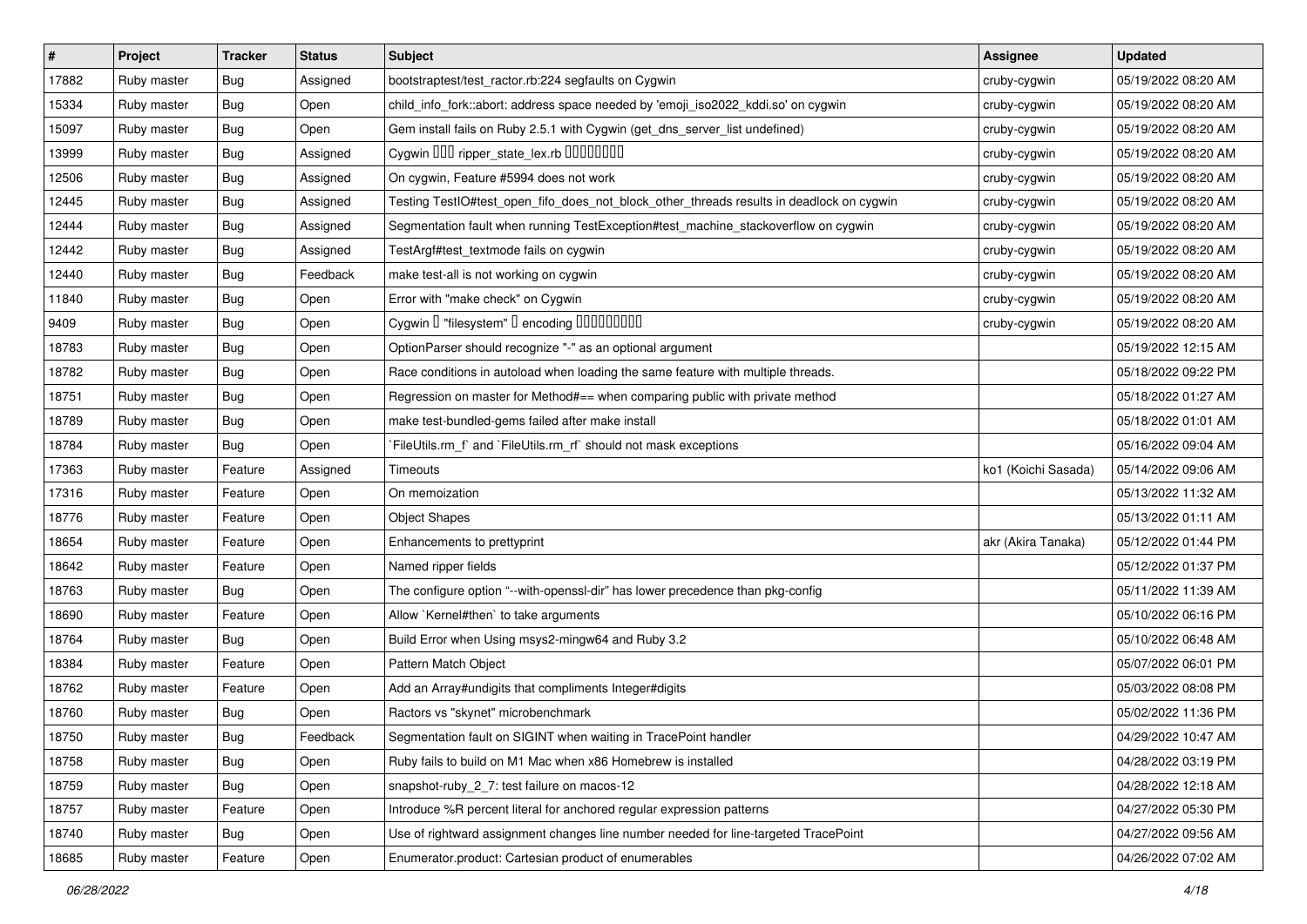| $\#$  | <b>Project</b> | <b>Tracker</b> | <b>Status</b> | <b>Subject</b>                                                                                       | Assignee                     | <b>Updated</b>      |
|-------|----------------|----------------|---------------|------------------------------------------------------------------------------------------------------|------------------------------|---------------------|
| 18133 | Ruby master    | <b>Bug</b>     | Assigned      | LTO: TestGCCompact#test ast compacts segfaults on i686                                               |                              | 04/23/2022 04:19 PM |
| 18731 | Ruby master    | <b>Bug</b>     | Open          | Parallel test-all sometimes does not run at all some tests                                           |                              | 04/23/2022 12:58 PM |
| 18737 | Ruby master    | <b>Bug</b>     | Open          | Windows 'require' is case independent                                                                |                              | 04/22/2022 06:18 PM |
| 18683 | Ruby master    | Feature        | Open          | Allow to create hashes with a specific capacity.                                                     |                              | 04/22/2022 02:34 PM |
| 18622 | Ruby master    | <b>Bug</b>     | Open          | const get still looks in Object, while lexical constant lookup no longer does                        |                              | 04/22/2022 11:26 AM |
| 18567 | Ruby master    | <b>Bug</b>     | Open          | Depending on default gems in stdlib gems when not needed considered harmful                          | hsbt (Hiroshi<br>SHIBATA)    | 04/21/2022 04:45 PM |
| 18668 | Ruby master    | Feature        | Open          | Merge `io-nonblock` gems into core                                                                   |                              | 04/21/2022 10:02 AM |
| 18630 | Ruby master    | Feature        | Open          | Introduce general `IO#timeout` and `IO#timeout=`for all (non-)blocking operations.                   |                              | 04/21/2022 09:36 AM |
| 18677 | Ruby master    | Bug            | Assigned      | BigDecimal#power (**) returns FloatDomainError when passing an infinite parameter                    | mrkn (Kenta Murata)          | 04/20/2022 02:04 AM |
| 18743 | Ruby master    | <b>Bug</b>     | Open          | Enumerator#next / peek re-use each others stacktraces                                                |                              | 04/19/2022 02:42 PM |
| 18726 | Ruby master    | Misc           | Open          | CI Error on c99 and c2x                                                                              | shyouhei (Shyouhei<br>Urabe) | 04/19/2022 09:05 AM |
| 10548 | Ruby master    | Feature        | Open          | remove callcc (Callcc is now going obsoleted. Please use Fiber.)                                     |                              | 04/18/2022 09:07 AM |
| 18738 | Ruby master    | <b>Bug</b>     | Open          | IRB can't recognize heredoc after words                                                              |                              | 04/18/2022 12:00 AM |
| 18727 | Ruby master    | Bug            | Assigned      | Make failed on x86 64-cygwin (LoadError)                                                             | peterzhu2118 (Peter<br>Zhu)  | 04/16/2022 05:15 AM |
| 18736 | Ruby master    | Feature        | Open          | self-p for method chain                                                                              |                              | 04/15/2022 11:09 AM |
| 18733 | Ruby master    | Bug            | Open          | Ruby GC problems cause performance issue with Ractor                                                 |                              | 04/15/2022 09:13 AM |
| 18725 | Ruby master    | Misc           | Open          | IO#write and IO#wait_writable block for write pipe if read pipe is closed in other thread on OpenBSD |                              | 04/13/2022 11:20 PM |
| 17849 | Ruby master    | Feature        | Open          | Fix Timeout timeout so that it can be used in threaded Web servers                                   | matz (Yukihiro<br>Matsumoto) | 04/10/2022 06:26 AM |
| 18686 | Ruby master    | Bug            | Open          | Regexp supporting unexpected age properties in Ruby < 3.2                                            |                              | 04/08/2022 06:52 PM |
| 18455 | Ruby master    | <b>Bug</b>     | Open          | IO#close` has poor performance and difficult to understand semantics.                                |                              | 04/04/2022 02:02 AM |
| 18675 | Ruby master    | Feature        | Open          | Add new exception class for resolv timeouts                                                          |                              | 04/01/2022 11:22 PM |
| 16978 | Ruby master    | Feature        | Open          | Ruby should not use realpath for FILE                                                                | nobu (Nobuyoshi<br>Nakada)   | 04/01/2022 11:30 AM |
| 18674 | Ruby master    | <b>Bug</b>     | Open          | Build failure `make up` with WSL2                                                                    |                              | 04/01/2022 08:51 AM |
| 18605 | Ruby master    | <b>Bug</b>     | Open          | Fails to run on (newer) 32bit Windows with ucrt                                                      |                              | 04/01/2022 07:52 AM |
| 18594 | Ruby master    | Feature        | Open          | Add a #to_h method on URI::Generic                                                                   |                              | 03/31/2022 01:18 PM |
| 18247 | Ruby master    | <b>Bug</b>     | Open          | weird results for `Array#slice` or `Array#[]` with argument of type `Enumerator::ArithmeticSequence` |                              | 03/30/2022 11:05 PM |
| 18396 | Ruby master    | <b>Bug</b>     | Open          | An unexpected "hash value omission" syntax error when without parentheses call expr follows          |                              | 03/29/2022 09:58 PM |
| 18666 | Ruby master    | <b>Bug</b>     | Open          | No rule to make target 'yaml/yaml.h', needed by 'api.o'                                              | hsbt (Hiroshi<br>SHIBATA)    | 03/29/2022 11:17 AM |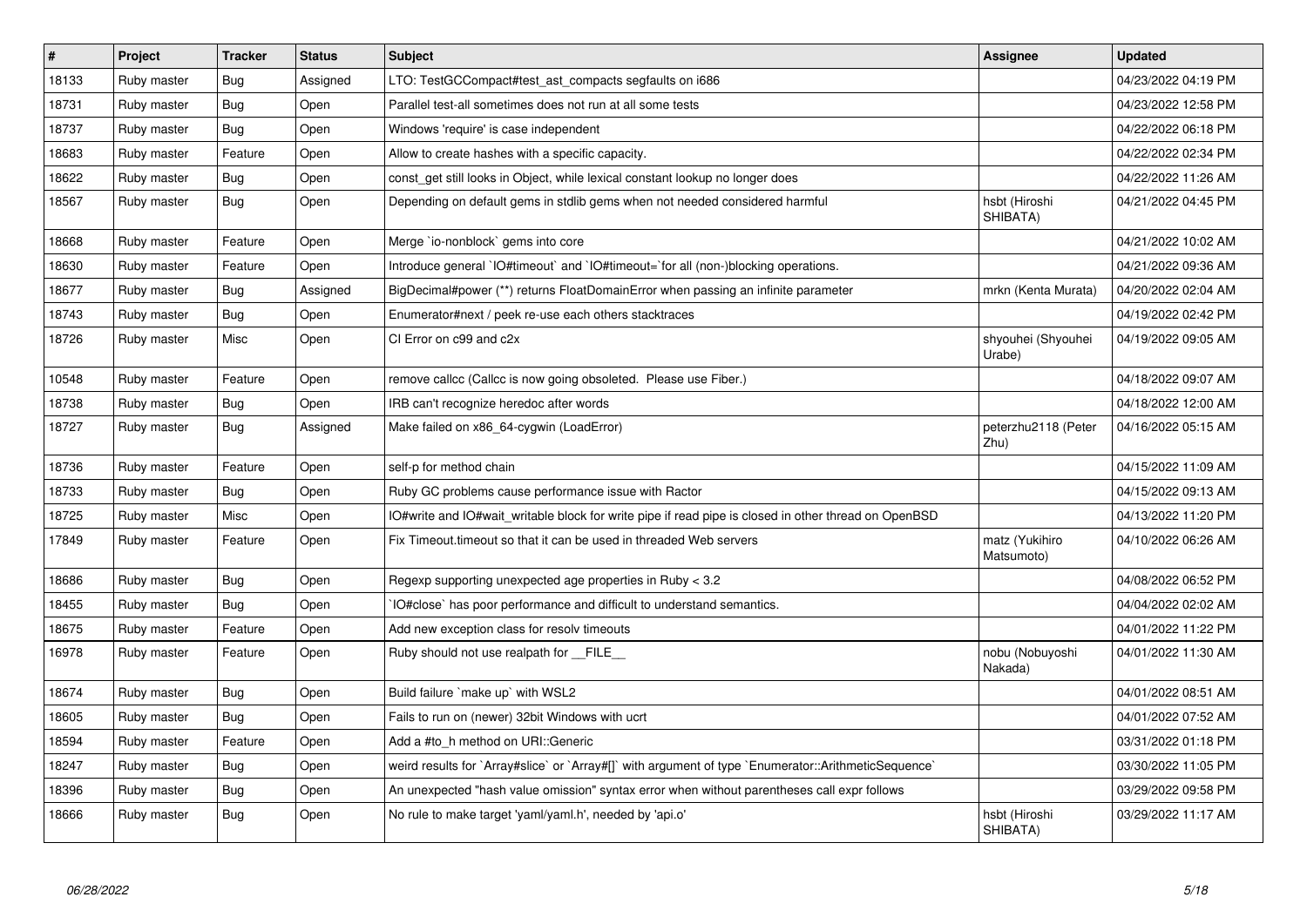| #     | Project     | <b>Tracker</b> | <b>Status</b> | Subject                                                                                                            | <b>Assignee</b>            | <b>Updated</b>      |
|-------|-------------|----------------|---------------|--------------------------------------------------------------------------------------------------------------------|----------------------------|---------------------|
| 18571 | Ruby master | Feature        | Assigned      | Removed the bundled sources from release package after Ruby 3.2                                                    | hsbt (Hiroshi<br>SHIBATA)  | 03/28/2022 06:23 AM |
| 18661 | Ruby master | Bug            | Open          | Net::HTTP behavior changed between 2.6 and 3.1 on windows.                                                         |                            | 03/25/2022 01:57 PM |
| 18659 | Ruby master | Feature        | Open          | Create a Binding at the time of an exception and make it available to Rescue                                       |                            | 03/25/2022 10:55 AM |
| 18179 | Ruby master | Feature        | Open          | Add Math methods to Numeric                                                                                        |                            | 03/24/2022 02:54 PM |
| 18462 | Ruby master | Feature        | Open          | Proposal to merge WASI based WebAssembly support                                                                   |                            | 03/24/2022 03:05 AM |
| 18371 | Ruby master | Misc           | Assigned      | Release branches (release information in general)                                                                  | naruse (Yui NARUSE)        | 03/23/2022 10:32 PM |
| 18553 | Ruby master | Bug            | Open          | Memory leak on compiling method call with kwargs                                                                   | ko1 (Koichi Sasada)        | 03/23/2022 09:34 PM |
| 18651 | Ruby master | Bug            | Open          | oob access in CP51932 -> CP50220 transcoder                                                                        | akr (Akira Tanaka)         | 03/23/2022 01:17 PM |
| 18639 | Ruby master | Feature        | Open          | Update Unicode data to Unicode Version 15.0.0                                                                      | duerst (Martin Dürst)      | 03/22/2022 07:38 PM |
| 17548 | Ruby master | Feature        | Open          | Need simple way to include symlink directories in Dir.glob                                                         |                            | 03/21/2022 01:35 PM |
| 17196 | Ruby master | <b>Bug</b>     | Assigned      | Segmentation Fault with Socket#close in Ractors                                                                    | ko1 (Koichi Sasada)        | 03/20/2022 01:52 PM |
| 18640 | Ruby master | Feature        | Open          | default empty string argument for `String#sub` and `String#sub!`, e.g. `"hello".sub("I")`                          |                            | 03/19/2022 02:33 AM |
| 18648 | Ruby master | Feature        | Feedback      | ruby2_keywords and  name arguments with impossible names                                                           |                            | 03/18/2022 06:25 PM |
| 18647 | Ruby master | Feature        | Open          | Non-recursive option for iseq-targeted Tracepoints in ruby 2.6+                                                    |                            | 03/18/2022 09:41 AM |
| 18576 | Ruby master | Feature        | Open          | Rename `ASCII-8BIT` encoding to `BINARY`                                                                           |                            | 03/17/2022 03:06 PM |
| 18583 | Ruby master | Feature        | Open          | Pattern-matching: API for custom unpacking strategies?                                                             |                            | 03/17/2022 01:10 PM |
| 18614 | Ruby master | Bug            | Open          | Error (busy loop) in<br>TestGemCommandsSetupCommand#test_destdir_flag_does_not_try_to_write_to_the_default_gem_hom | hsbt (Hiroshi<br>SHIBATA)  | 03/17/2022 01:03 AM |
| 15592 | Ruby master | Feature        | Open          | mode where "autoload" behaves like an immediate "require"                                                          |                            | 03/16/2022 09:58 AM |
| 18623 | Ruby master | Bug            | Open          | make runnable` does not work                                                                                       | nobu (Nobuyoshi<br>Nakada) | 03/16/2022 01:28 AM |
| 18617 | Ruby master | Feature        | Open          | Allow multiples keys in Hash#[] acting like Hash#dig                                                               |                            | 03/10/2022 01:36 PM |
| 18580 | Ruby master | Bug            | Open          | Range#include? inconsistency for beginless String ranges                                                           |                            | 03/09/2022 10:22 PM |
| 18616 | Ruby master | <b>Bug</b>     | Open          | Error with clang(1) on MacOS due to _declspec()                                                                    |                            | 03/09/2022 10:50 AM |
| 18607 | Ruby master | <b>Bug</b>     | Feedback      | Ruby 2.7.5 fails to configure on macOS Monterey on mac with M1 Pro                                                 |                            | 03/04/2022 01:08 PM |
| 18476 | Ruby master | <b>Bug</b>     | Open          | Call to require stuck forever after receiving EAGAIN on writev when running with zeus                              |                            | 02/28/2022 02:55 PM |
| 18603 | Ruby master | Feature        | Open          | Allow syntax like obj.method(arg)=value                                                                            |                            | 02/27/2022 05:04 PM |
| 18597 | Ruby master | Feature        | Open          | Strings need a named method like 'dup' that doesn't duplicate if receiver is mutable                               |                            | 02/26/2022 11:56 PM |
| 18169 | Ruby master | <b>Bug</b>     | Assigned      | Local copies of gemified libraries are being released out of sync with their gems                                  | hsbt (Hiroshi<br>SHIBATA)  | 02/25/2022 05:40 PM |
| 18601 | Ruby master | <b>Bug</b>     | Open          | Invalid byte sequences in Big5 encodings                                                                           | duerst (Martin Dürst)      | 02/23/2022 07:59 AM |
| 18498 | Ruby master | Feature        | Open          | Introduce a public WeakKeysMap that compares by equality                                                           |                            | 02/20/2022 04:06 PM |
| 18593 | Ruby master | Feature        | Open          | Add back URI.escape                                                                                                |                            | 02/18/2022 07:45 PM |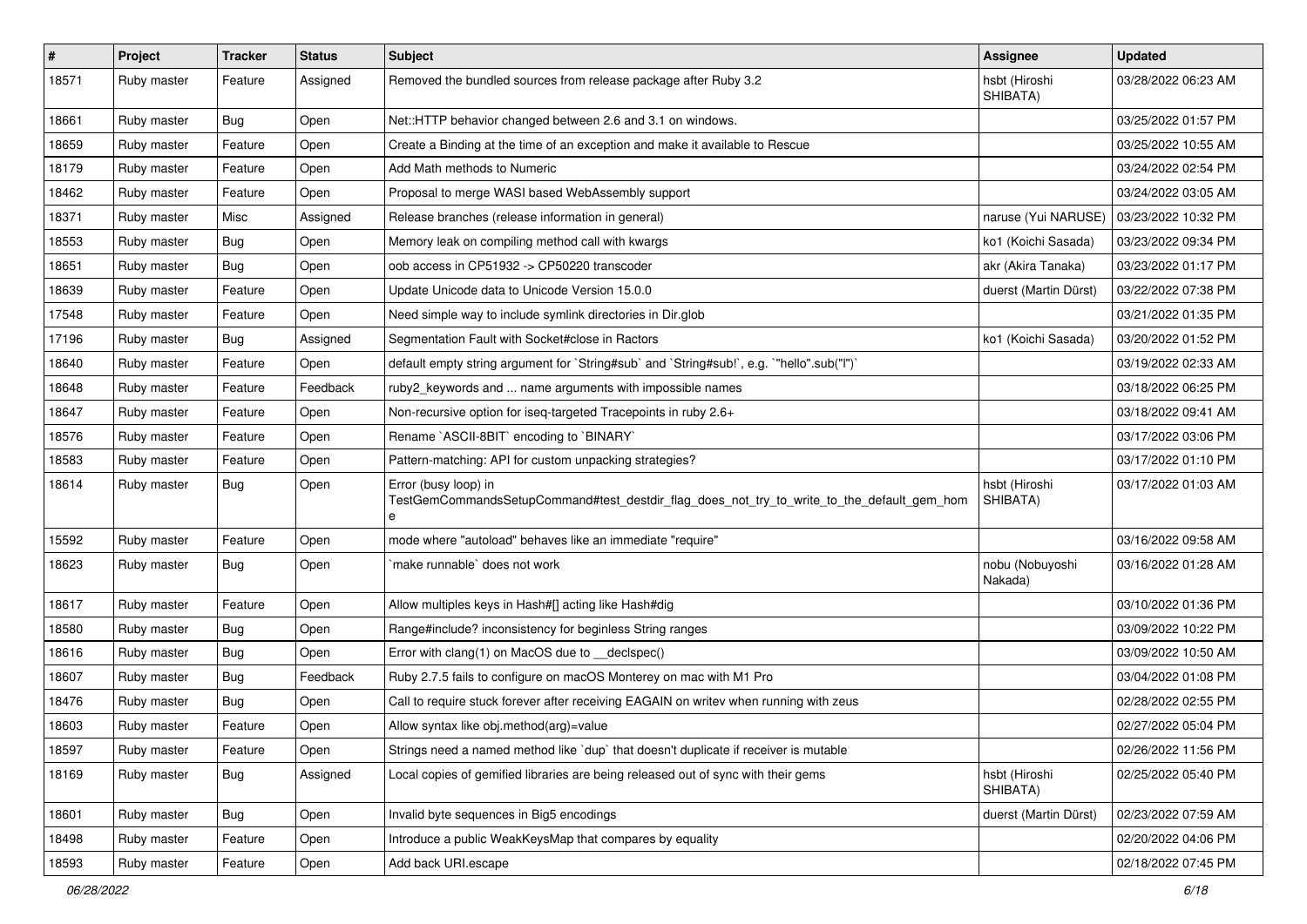| $\vert$ # | Project     | <b>Tracker</b> | <b>Status</b> | <b>Subject</b>                                                                                                 | Assignee                    | <b>Updated</b>      |
|-----------|-------------|----------------|---------------|----------------------------------------------------------------------------------------------------------------|-----------------------------|---------------------|
| 16989     | Ruby master | Feature        | Open          | Sets: need $\Psi$                                                                                              | knu (Akinori MUSHA)         | 02/18/2022 02:57 AM |
| 18568     | Ruby master | Feature        | Open          | Explore lazy RubyGems boot to reduce need for --disable-gems                                                   |                             | 02/17/2022 07:15 AM |
| 18587     | Ruby master | Misc           | Open          | What was the reason behind Ruby choosing SipHash for Hash?                                                     |                             | 02/17/2022 12:02 AM |
| 18463     | Ruby master | Feature        | Open          | Random number generation with xoshiro                                                                          |                             | 02/13/2022 09:12 AM |
| 16122     | Ruby master | Feature        | Feedback      | Struct::Value: simple immutable value object                                                                   |                             | 02/12/2022 09:54 PM |
| 18257     | Ruby master | Bug            | Open          | rb mRubyVMFrozenCore is broken by GC run                                                                       |                             | 02/10/2022 12:36 PM |
| 18572     | Ruby master | <b>Bug</b>     | Assigned      | Performance regression when invoking refined methods                                                           | ko1 (Koichi Sasada)         | 02/10/2022 12:48 AM |
| 18573     | Ruby master | Feature        | Open          | Object#pack1                                                                                                   |                             | 02/08/2022 08:51 AM |
| 18438     | Ruby master | Feature        | Open          | Add `Exception#additional_message` to show additional error information                                        |                             | 02/07/2022 02:55 AM |
| 18368     | Ruby master | Feature        | Open          | Range#step semantics for non-Numeric ranges                                                                    |                             | 02/02/2022 03:42 PM |
| 18564     | Ruby master | Feature        | Open          | Add Exception#detailed_message                                                                                 | mame (Yusuke<br>Endoh)      | 02/01/2022 08:06 PM |
| 16512     | Ruby master | Misc           | Assigned      | Improving `www.ruby-lang.org` reference by merging with `rubyreferences.github.io`                             | zverok (Victor<br>Shepelev) | 02/01/2022 12:28 PM |
| 18402     | Ruby master | Feature        | Open          | <b>Argument Labels</b>                                                                                         |                             | 01/31/2022 06:14 PM |
| 18554     | Ruby master | Feature        | Open          | Move unicode_normalize to a default gem                                                                        |                             | 01/31/2022 05:51 PM |
| 17263     | Ruby master | <b>Bug</b>     | Open          | Fiber context switch degrades with number of fibers, limit on number of fibers                                 |                             | 01/31/2022 02:47 PM |
| 11064     | Ruby master | Bug            | Open          | #singleton_methods for objects with special singleton_class returns an empty array                             |                             | 01/31/2022 05:02 AM |
| 18515     | Ruby master | Feature        | Open          | Add Range#reverse_each implementation for performance                                                          |                             | 01/31/2022 02:23 AM |
| 18285     | Ruby master | Feature        | Open          | NoMethodError#message uses a lot of CPU/is really expensive to call                                            |                             | 01/30/2022 12:45 PM |
| 18551     | Ruby master | Feature        | Open          | Make Range#reverse_each to raise an exception if endless                                                       |                             | 01/28/2022 11:13 PM |
| 18518     | Ruby master | Bug            | Open          | NoMemoryError + [FATAL] failed to allocate memory for twice 1 << large                                         |                             | 01/28/2022 01:40 PM |
| 18136     | Ruby master | Feature        | Open          | take_while_after                                                                                               |                             | 01/28/2022 06:23 AM |
| 18408     | Ruby master | Feature        | Assigned      | Allow pattern match to set instance variables                                                                  | ktsj (Kazuki<br>Tsujimoto)  | 01/26/2022 07:07 PM |
| 18507     | Ruby master | Bug            | Open          | Incorrect target_os detection in configure script                                                              |                             | 01/25/2022 08:57 AM |
| 18181     | Ruby master | Feature        | Open          | Introduce Enumerable#min_with_value, max_with_value, and minmax_with_value                                     |                             | 01/25/2022 07:33 AM |
| 18510     | Ruby master | <b>Bug</b>     | Open          | Unexpected waiting for console when starting ruby on windows                                                   |                             | 01/23/2022 02:53 PM |
| 16757     | Ruby master | Feature        | Open          | Add intersection to Range                                                                                      |                             | 01/22/2022 07:26 AM |
| 18506     | Ruby master | Bug            | Open          | make and make install rebuild items every time unnecessarily - sometimes causing races in parallel<br>installs |                             | 01/21/2022 01:46 PM |
| 14394     | Ruby master | Feature        | Open          | Class.descendants                                                                                              | ko1 (Koichi Sasada)         | 01/20/2022 10:46 PM |
| 18429     | Ruby master | <b>Bug</b>     | Open          | Configure ruby-3.0.3 on Solaris 10 Unknown keyword 'URL' in './ruby.tmp.pc'                                    |                             | 01/18/2022 09:15 PM |
| 18494     | Ruby master | Feature        | Open          | [RFC] ENV["RUBY_GC_"]= changes GC parameters dynamically                                                       |                             | 01/17/2022 11:15 PM |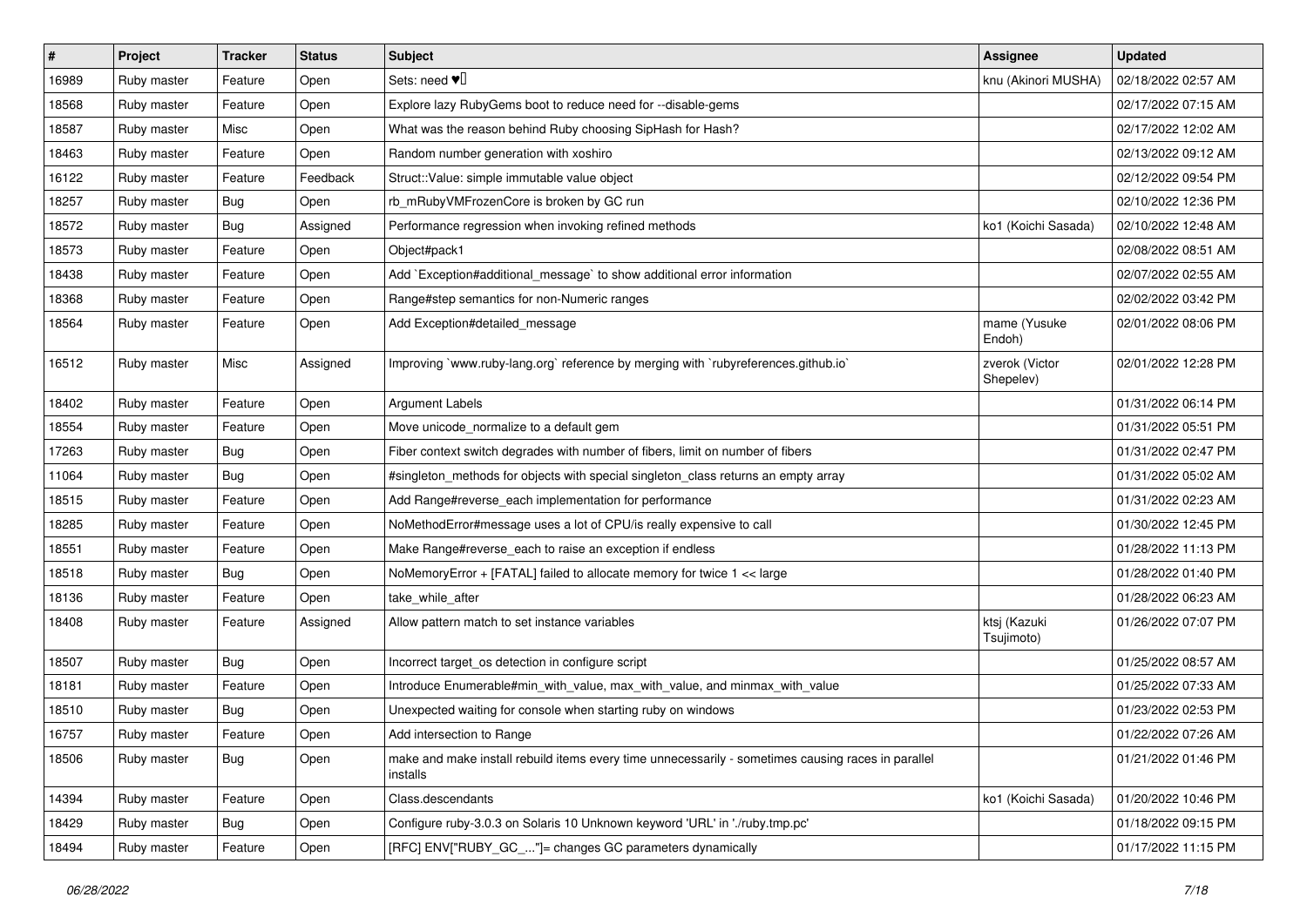| $\sharp$ | Project     | <b>Tracker</b> | <b>Status</b> | <b>Subject</b>                                                                    | <b>Assignee</b>                         | <b>Updated</b>      |
|----------|-------------|----------------|---------------|-----------------------------------------------------------------------------------|-----------------------------------------|---------------------|
| 15559    | Ruby master | Feature        | Open          | Logical XOR (^^) operator                                                         |                                         | 01/16/2022 03:20 AM |
| 16986    | Ruby master | Feature        | Open          | Anonymous Struct literal                                                          | matz (Yukihiro<br>Matsumoto)            | 01/15/2022 04:57 PM |
| 18492    | Ruby master | Bug            | Open          | rb_rescue2` inside `rb_protect` segfaults on Windows                              |                                         | 01/14/2022 03:17 PM |
| 18472    | Ruby master | Bug            | Open          | rb_w32_map_errno is not found on Ruby-3.1.0                                       |                                         | 01/13/2022 09:59 AM |
| 18478    | Ruby master | Feature        | Open          | Module#constant_pairs                                                             |                                         | 01/11/2022 07:55 PM |
| 18477    | Ruby master | Feature        | Open          | Float#sqrt and Integer#sqrt                                                       |                                         | 01/11/2022 07:34 PM |
| 18473    | Ruby master | Bug            | Open          | Raw data in Socket:: Option#inspect on Amazon Linux 2                             |                                         | 01/11/2022 02:13 PM |
| 18439    | Ruby master | Feature        | Open          | Support YJIT for VC++                                                             | maximecb (Maxime<br>Chevalier-Boisvert) | 01/10/2022 11:29 PM |
| 12125    | Ruby master | Feature        | Open          | Proposal: Shorthand operator for Object#method                                    |                                         | 01/07/2022 06:23 PM |
| 17473    | Ruby master | Feature        | Open          | Make Pathname to embedded class of Ruby                                           | akr (Akira Tanaka)                      | 01/07/2022 09:25 AM |
| 18277    | Ruby master | Bug            | Open          | buffer error (Zlib::BufError) in Zlib::Deflate#deflate when using MJIT            | k0kubun (Takashi<br>Kokubun)            | 01/05/2022 03:04 PM |
| 18459    | Ruby master | Feature        | Assigned      | IRB autocomplete dropdown colour options                                          | aycabta (aycabta.)                      | 01/05/2022 02:15 AM |
| 18454    | Ruby master | Bug            | Open          | YJIT slowing down key Discourse benchmarks                                        |                                         | 01/04/2022 08:45 AM |
| 18457    | Ruby master | <b>Bug</b>     | Open          | ruby 2.7.5 fiddle/types.rb use uint32_t but fiddle/cparser.rb lacks uint32_t      |                                         | 01/03/2022 01:00 PM |
| 18132    | Ruby master | Bug            | Open          | TODO: fix ccan/list thread safety                                                 |                                         | 01/02/2022 08:22 AM |
| 18456    | Ruby master | Bug            | Open          | rdoc non-determinism: module includes can be added once or twice to generated .ri |                                         | 01/01/2022 11:16 PM |
| 12901    | Ruby master | Feature        | Open          | Anonymous functions without scope lookup overhead                                 |                                         | 01/01/2022 12:30 PM |
| 14982    | Ruby master | Feature        | Open          | Improve namespace system in ruby to avoiding top-level names chaos                | matz (Yukihiro<br>Matsumoto)            | 12/31/2021 05:39 PM |
| 18440    | Ruby master | Feature        | Open          | YJIT is enabled if any YJIT tuning options are set                                |                                         | 12/30/2021 08:17 PM |
| 18376    | Ruby master | Feature        | Open          | Version comparison API                                                            |                                         | 12/30/2021 10:33 AM |
| 18450    | Ruby master | Feature        | Assigned      | Force break in prettyprint                                                        | akr (Akira Tanaka)                      | 12/29/2021 02:02 PM |
| 18332    | Ruby master | Feature        | Open          | a?b                                                                               |                                         | 12/29/2021 04:38 AM |
| 18430    | Ruby master | <b>Bug</b>     | Feedback      | Raspberry Pi 3.0.3 Compile Issue                                                  |                                         | 12/28/2021 12:46 AM |
| 18404    | Ruby master | Misc           | Open          | 3.1 documentation problems tracking ticket                                        |                                         | 12/24/2021 03:59 PM |
| 18423    | Ruby master | Feature        | Open          | Installing stable versions like 3.0.3 from source generates fatal error by make   |                                         | 12/23/2021 11:44 PM |
| 16817    | Ruby master | Feature        | Open          | attr_predicate or attr_query or attr_something for ? methods                      |                                         | 12/23/2021 11:44 PM |
| 16347    | Ruby master | Feature        | Open          | InmutableObject                                                                   |                                         | 12/23/2021 11:44 PM |
| 16118    | Ruby master | Feature        | Open          | Array .difference allow custom comparison                                         |                                         | 12/23/2021 11:44 PM |
| 15458    | Ruby master | Feature        | Open          | Automatic Exception#cause print in IRB                                            |                                         | 12/23/2021 11:44 PM |
| 15419    | Ruby master | Feature        | Open          | Allow Kernel#tap to be invoked with arguments like Kernel#send                    |                                         | 12/23/2021 11:43 PM |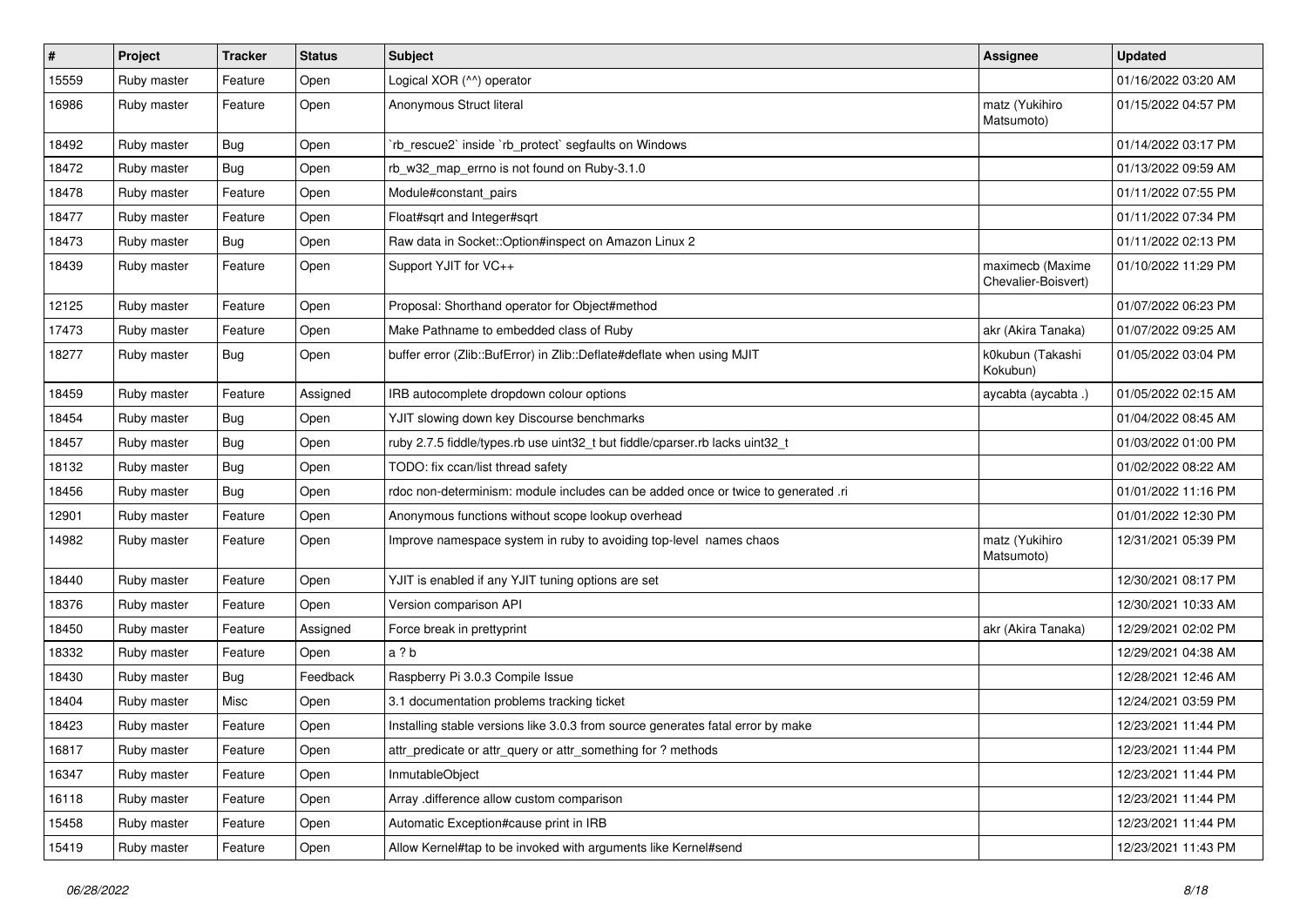| $\pmb{\#}$ | Project     | <b>Tracker</b> | <b>Status</b> | <b>Subject</b>                                                                                                                                                                    | <b>Assignee</b>              | <b>Updated</b>      |
|------------|-------------|----------------|---------------|-----------------------------------------------------------------------------------------------------------------------------------------------------------------------------------|------------------------------|---------------------|
| 15036      | Ruby master | Feature        | Open          | after upgrade when run apt upgrade metasploit                                                                                                                                     |                              | 12/23/2021 11:43 PM |
| 14465      | Ruby master | Feature        | Open          | rename/alias and then obsolete UDPSocket::send                                                                                                                                    |                              | 12/23/2021 11:43 PM |
| 14463      | Ruby master | Feature        | Open          | Allow comments to precede dots in member expressions                                                                                                                              |                              | 12/23/2021 11:43 PM |
| 14449      | Ruby master | Feature        | Open          | error when trying to run rails s                                                                                                                                                  |                              | 12/23/2021 11:43 PM |
| 12867      | Ruby master | Feature        | Open          | Add ability to check validity of a URL                                                                                                                                            |                              | 12/23/2021 11:43 PM |
| 12057      | Ruby master | Feature        | Open          | Allow methods with 'yield' to be called without a block                                                                                                                           |                              | 12/23/2021 11:43 PM |
| 12021      | Ruby master | Feature        | Open          | Final instance variables                                                                                                                                                          |                              | 12/23/2021 11:43 PM |
| 12019      | Ruby master | Feature        | Open          | Better low-level support for writing concurrent libraries                                                                                                                         | matz (Yukihiro<br>Matsumoto) | 12/23/2021 11:43 PM |
| 11627      | Ruby master | Feature        | Open          | make `nonzero` an alias of `nonzero?`                                                                                                                                             | matz (Yukihiro<br>Matsumoto) | 12/23/2021 11:43 PM |
| 11026      | Ruby master | Feature        | Open          | How atomic should dynamic regexp with "once" flag be?                                                                                                                             |                              | 12/23/2021 11:43 PM |
| 10829      | Ruby master | Feature        | Open          | Add to_proc method to the Array class                                                                                                                                             |                              | 12/23/2021 11:43 PM |
| 10634      | Ruby master | Feature        | Open          | Baselining with Benchmark                                                                                                                                                         |                              | 12/23/2021 11:43 PM |
| 10528      | Ruby master | Feature        | Open          | Allow line breaks instead of commas in arrays, hashes, argument lists, etc.                                                                                                       |                              | 12/23/2021 11:43 PM |
| 10477      | Ruby master | Feature        | Open          | Implicit interfaces                                                                                                                                                               |                              | 12/23/2021 11:43 PM |
| 10371      | Ruby master | Feature        | Open          | Use Thread#handle_interrupt in MonitorMixin                                                                                                                                       |                              | 12/23/2021 11:43 PM |
| 10273      | Ruby master | Feature        | Open          | Immutable Ruby                                                                                                                                                                    |                              | 12/23/2021 11:43 PM |
| 10217      | Ruby master | Feature        | Open          | Dir constructor similar to Pathname constructor                                                                                                                                   |                              | 12/23/2021 11:43 PM |
| 9947       | Ruby master | Feature        | Open          | Make `Object#send` and `Object#method` private                                                                                                                                    |                              | 12/23/2021 11:43 PM |
| 9941       | Ruby master | Feature        | Open          | Issue a warning when `module` or `class` keyword causes re-initialization of a constant that will become<br>the module/class name, instead of creating/reopening the module/class |                              | 12/23/2021 11:43 PM |
| 9804       | Ruby master | Feature        | Open          | File::CREATE as a synonym for File::CREAT                                                                                                                                         |                              | 12/23/2021 11:43 PM |
| 9686       | Ruby master | Feature        | Open          | Syntax for symbols used in hashes                                                                                                                                                 |                              | 12/23/2021 11:43 PM |
| 9402       | Ruby master | Feature        | Open          | A syntax to specify the default value of a hash                                                                                                                                   |                              | 12/23/2021 11:43 PM |
| 9401       | Ruby master | Feature        | Open          | Yet another syntax for literal anonymous functions (lambdas)                                                                                                                      |                              | 12/23/2021 11:43 PM |
| 8961       | Ruby master | Feature        | Open          | Synchronizable module to easily wrap methods in a mutex                                                                                                                           |                              | 12/23/2021 11:43 PM |
| 8947       | Ruby master | Feature        | Open          | make alias, alias_method, attr_* return name of the alias                                                                                                                         |                              | 12/23/2021 11:43 PM |
| 8896       | Ruby master | Feature        | Open          | #tap with missing block                                                                                                                                                           |                              | 12/23/2021 11:43 PM |
| 8848       | Ruby master | Feature        | Open          | Syntax for binary strings                                                                                                                                                         |                              | 12/23/2021 11:43 PM |
| 8751       | Ruby master | Feature        | Open          | Add offsets to method#source location                                                                                                                                             |                              | 12/23/2021 11:43 PM |
| 8681       | Ruby master | Feature        | Open          | Net::HTTP should set TCP_NODELAY for requests with body                                                                                                                           |                              | 12/23/2021 11:43 PM |
| 8640       | Ruby master | Feature        | Open          | Add Time#elapsed to return nanoseconds since creation                                                                                                                             |                              | 12/23/2021 11:43 PM |
| 8635       | Ruby master | Feature        | Open          | attr accessor with default block                                                                                                                                                  |                              | 12/23/2021 11:43 PM |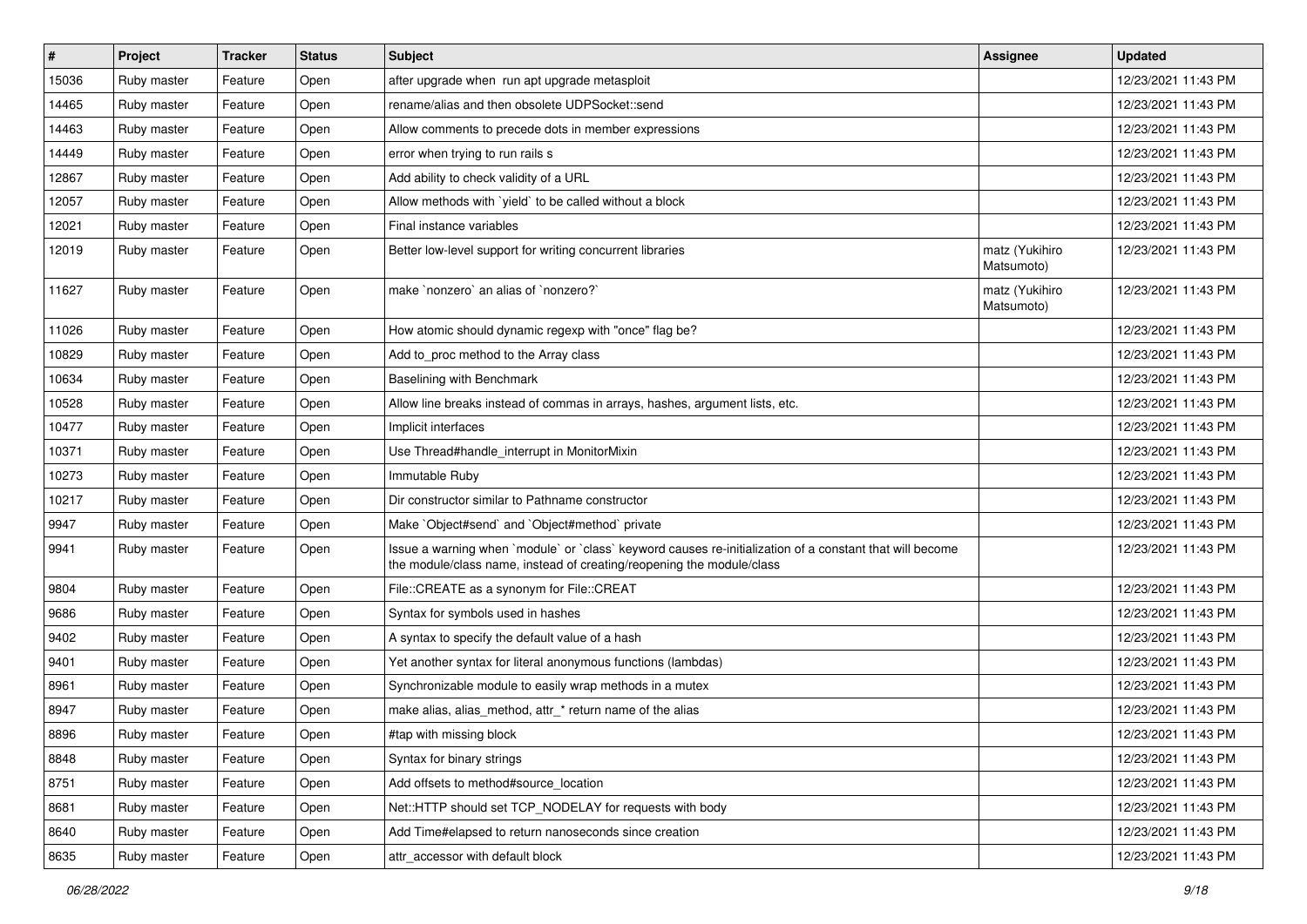| $\sharp$ | Project     | <b>Tracker</b> | <b>Status</b> | <b>Subject</b>                                                                                  | <b>Assignee</b>              | <b>Updated</b>      |
|----------|-------------|----------------|---------------|-------------------------------------------------------------------------------------------------|------------------------------|---------------------|
| 8626     | Ruby master | Feature        | Open          | Add a Set coercion method to the standard lib: Set (possible set)                               |                              | 12/23/2021 11:43 PM |
| 8619     | Ruby master | Feature        | Open          | <b>Standard Profiling API</b>                                                                   |                              | 12/23/2021 11:43 PM |
| 8570     | Ruby master | Feature        | Open          | Better mechanisms to safely load classes concurrently                                           |                              | 12/23/2021 11:43 PM |
| 8291     | Ruby master | Feature        | Open          | Allow retrieving the root Fiber of a Thread                                                     |                              | 12/23/2021 11:43 PM |
| 8275     | Ruby master | Feature        | Open          | Add Module#public_const_get                                                                     |                              | 12/23/2021 11:43 PM |
| 8259     | Ruby master | Feature        | Open          | Atomic attributes accessors                                                                     |                              | 12/23/2021 11:43 PM |
| 8088     | Ruby master | Feature        | Open          | Method#parameters (and friends) should provide useful information about core methods            |                              | 12/23/2021 11:43 PM |
| 7895     | Ruby master | Feature        | Open          | Exception#backtrace_locations to go with Thread#backtrace_locations and Kernel#caller_locations |                              | 12/23/2021 11:43 PM |
| 7845     | Ruby master | Feature        | Open          | Strip doesn't handle unicode space characters in ruby 1.9.2 & 1.9.3 (does in 1.9.1)             |                              | 12/23/2021 11:43 PM |
| 7747     | Ruby master | Feature        | Open          | Expanded API for Binding semantics                                                              |                              | 12/23/2021 11:43 PM |
| 15344    | Ruby master | Feature        | Feedback      | Being proactive about Ruby security                                                             |                              | 12/23/2021 11:40 PM |
| 12982    | Ruby master | Feature        | Feedback      | ruby 2.3.1 got crash on macos                                                                   |                              | 12/23/2021 11:40 PM |
| 12020    | Ruby master | Feature        | Assigned      | Documenting Ruby memory model                                                                   | ko1 (Koichi Sasada)          | 12/23/2021 11:40 PM |
| 9678     | Ruby master | Feature        | Feedback      | New heredoc syntax                                                                              |                              | 12/23/2021 11:40 PM |
| 9023     | Ruby master | Feature        | Assigned      | Array#tail                                                                                      | matz (Yukihiro<br>Matsumoto) | 12/23/2021 11:40 PM |
| 8272     | Ruby master | Feature        | Open          | Transfer feature tracking to CommonRuby                                                         |                              | 12/23/2021 11:40 PM |
| 8271     | Ruby master | Feature        | Assigned      | Proposal for moving to a more visible, formal process for feature requests                      | matz (Yukihiro<br>Matsumoto) | 12/23/2021 11:40 PM |
| 8263     | Ruby master | Feature        | Assigned      | Support discovering yield state of individual Fibers                                            | ko1 (Koichi Sasada)          | 12/23/2021 11:40 PM |
| 8258     | Ruby master | Feature        | Feedback      | Dir#escape_glob                                                                                 |                              | 12/23/2021 11:40 PM |
| 8096     | Ruby master | Feature        | Feedback      | introduce Time.current_timestamp                                                                | matz (Yukihiro<br>Matsumoto) | 12/23/2021 11:40 PM |
| 6308     | Ruby master | Feature        | Assigned      | Eliminate delegation from WeakRef                                                               | matz (Yukihiro<br>Matsumoto) | 12/23/2021 11:40 PM |
| 18411    | Ruby master | Feature        | Open          | Introduce `Fiber.blocking` for disabling scheduler.                                             |                              | 12/23/2021 05:10 PM |
| 18420    | Ruby master | Misc           | Open          | Question about how to handle IO.pipe reader and writer when forking                             |                              | 12/22/2021 12:04 AM |
| 18380    | Ruby master | <b>Bug</b>     | Open          | TestAddressResolve#test_socket_getnameinfo_domain_blocking test failures                        |                              | 12/21/2021 04:22 PM |
| 17339    | Ruby master | Feature        | Assigned      | Semantic grouping with BigDecimal#to_s                                                          | mrkn (Kenta Murata)          | 12/20/2021 12:39 PM |
| 18418    | Ruby master | Feature        | Open          | Add Net::HTTP#security level=                                                                   |                              | 12/19/2021 11:58 AM |
| 17785    | Ruby master | Feature        | Open          | Allow named parameters to be keywords                                                           | matz (Yukihiro<br>Matsumoto) | 12/17/2021 06:10 PM |
| 18413    | Ruby master | <b>Bug</b>     | Open          | Segfault in `ripper/lexer.rb`                                                                   |                              | 12/17/2021 04:49 PM |
| 18412    | Ruby master | <b>Bug</b>     | Open          | Segfault in test_ractor.rb                                                                      |                              | 12/17/2021 04:23 AM |
| 18410    | Ruby master | Feature        | Open          | Proposal to make inspect include underscores on numerics                                        |                              | 12/16/2021 09:07 AM |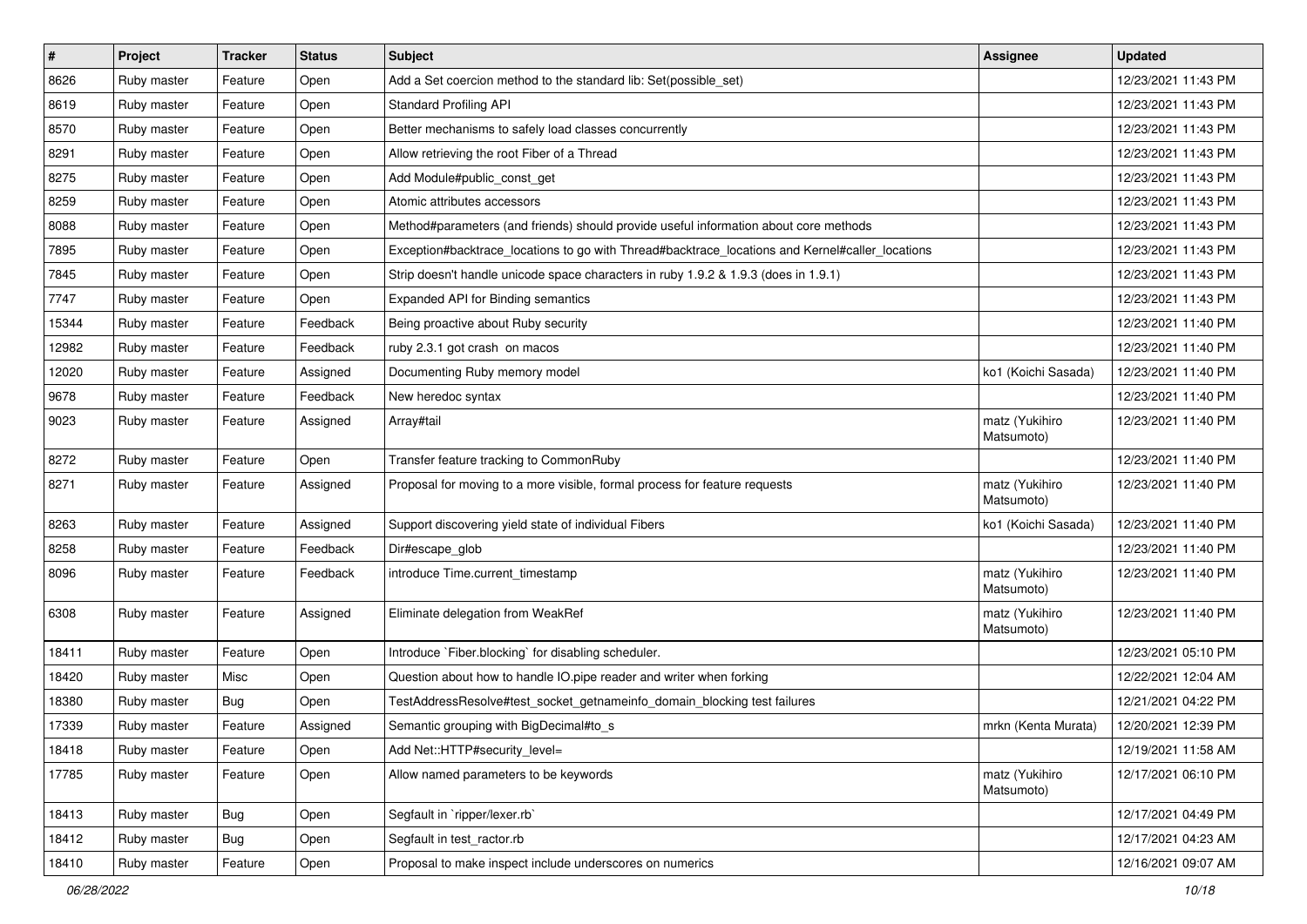| $\vert$ # | Project     | <b>Tracker</b> | <b>Status</b> | <b>Subject</b>                                                                                                                                                      | Assignee                     | <b>Updated</b>      |
|-----------|-------------|----------------|---------------|---------------------------------------------------------------------------------------------------------------------------------------------------------------------|------------------------------|---------------------|
| 18296     | Ruby master | Feature        | Open          | Custom exception formatting should override `Exception#full_message`.                                                                                               |                              | 12/15/2021 08:49 PM |
| 17826     | Ruby master | <b>Bug</b>     | Assigned      | Ractor#take hangs if used in multiple Threads                                                                                                                       | ko1 (Koichi Sasada)          | 12/15/2021 01:30 PM |
| 18381     | Ruby master | Bug            | Assigned      | Default vs Bundled gems                                                                                                                                             | hsbt (Hiroshi<br>SHIBATA)    | 12/15/2021 11:09 AM |
| 12084     | Ruby master | Feature        | Open          | Class#instance`                                                                                                                                                     |                              | 12/14/2021 08:52 PM |
| 15192     | Ruby master | Feature        | Open          | Introduce a new "shortcut assigning" syntax to convenient setup instance variables                                                                                  | matz (Yukihiro<br>Matsumoto) | 12/14/2021 06:42 PM |
| 18024     | Ruby master | Bug            | Assigned      | Ractor crashes when connections are closed in multiple Ractors                                                                                                      | ko1 (Koichi Sasada)          | 12/14/2021 04:41 PM |
| 17942     | Ruby master | Feature        | Open          | Add a 'initialize(public @a, private @b)' shortcut syntax for defining public/private accessors for instance<br>vars as part of constructor                         |                              | 12/13/2021 12:43 AM |
| 14794     | Ruby master | Feature        | Feedback      | Primitive arrays (Ruby 3x3)                                                                                                                                         |                              | 12/11/2021 02:07 PM |
| 18401     | Ruby master | Feature        | Open          | Rework `require_relative` to add the "current path" on `\$LOAD_PATH`                                                                                                |                              | 12/09/2021 05:41 PM |
| 17799     | Ruby master | Bug            | Open          | Seg fault in rb_class_clear_method_cache                                                                                                                            |                              | 12/09/2021 05:39 AM |
| 18395     | Ruby master | Feature        | Open          | Introduce Array#subtract! for performance                                                                                                                           |                              | 12/08/2021 04:42 PM |
| 16920     | Ruby master | <b>Bug</b>     | Open          | TestThread#test_signal_at_join fails on aarch64                                                                                                                     |                              | 12/07/2021 02:17 PM |
| 18033     | Ruby master | Feature        | Open          | Time.new to parse a string                                                                                                                                          |                              | 12/07/2021 02:15 PM |
| 18393     | Ruby master | Bug            | Open          | TestReadline#test interrupt in other thread fails on armv7hl                                                                                                        |                              | 12/07/2021 02:03 PM |
| 17047     | Ruby master | Feature        | Open          | Support parameters for MAIL FROM and RCPT TO                                                                                                                        |                              | 12/06/2021 08:16 PM |
| 14835     | Ruby master | Feature        | Feedback      | Support TracePoint#raised exception on non-:raise events                                                                                                            |                              | 12/04/2021 06:49 AM |
| 18073     | Ruby master | <b>Bug</b>     | Open          | test/ruby/test_jit.rb: "error: invalid use of '__builtin_va_arg_pack ()" on Ruby 2.7.4 on gcc 4.8.5                                                                 |                              | 12/03/2021 03:04 PM |
| 18275     | Ruby master | Feature        | Open          | Add an option to define_method to not capture the surrounding environment                                                                                           | ko1 (Koichi Sasada)          | 12/03/2021 02:34 PM |
| 18369     | Ruby master | Feature        | Open          | users.detect(:name, "Dorian") as shorthand for users.detect { $ user user.name == "Dorian"$ }                                                                       |                              | 12/03/2021 02:23 PM |
| 17721     | Ruby master | Feature        | Feedback      | Proc.new should be able to contruct a lambda                                                                                                                        |                              | 12/03/2021 11:52 AM |
| 18047     | Ruby master | Feature        | Feedback      | TracePoint: Add event type for constant access                                                                                                                      |                              | 12/02/2021 08:35 PM |
| 17998     | Ruby master | Bug            | Assigned      | ractor: process hanging (with ractors initialized, but not being used)                                                                                              | ko1 (Koichi Sasada)          | 12/02/2021 08:17 PM |
| 17502     | Ruby master | Misc           | Open          | C vs Ruby                                                                                                                                                           | ko1 (Koichi Sasada)          | 12/02/2021 07:53 PM |
| 14090     | Ruby master | <b>Bug</b>     | Assigned      | TestGc#test interrupt in finalizer` fails very rarely                                                                                                               | ko1 (Koichi Sasada)          | 12/02/2021 07:24 PM |
| 17765     | Ruby master | <b>Bug</b>     | Feedback      | Segmentation fault when calling String#gsub                                                                                                                         |                              | 12/02/2021 06:57 PM |
| 18379     | Ruby master | Bug            | Open          | [CI] Windows mingw/ucrt - test-all timeout failures                                                                                                                 |                              | 12/02/2021 02:23 AM |
| 18355     | Ruby master | Bug            | Assigned      | require("pathname") within rack application chnages behaviors of Pathname methods, such as<br>absolute?(), when there are two versions of 'pathname' gem installed. | hsbt (Hiroshi<br>SHIBATA)    | 11/30/2021 08:01 AM |
| 18034     | Ruby master | <b>Bug</b>     | Assigned      | Segmentation fault fiddle with `--enable-bundled-libffi` and macOS                                                                                                  | kou (Kouhei Sutou)           | 11/30/2021 07:39 AM |
| 17516     | Ruby master | <b>Bug</b>     | Assigned      | forking in a ractor causes Ruby to crash                                                                                                                            | ko1 (Koichi Sasada)          | 11/30/2021 05:26 AM |
| 13671     | Ruby master | <b>Bug</b>     | Assigned      | Regexp with lookbehind and case-insensitivity raises RegexpError only on strings with certain characters                                                            | duerst (Martin Dürst)        | 11/30/2021 04:42 AM |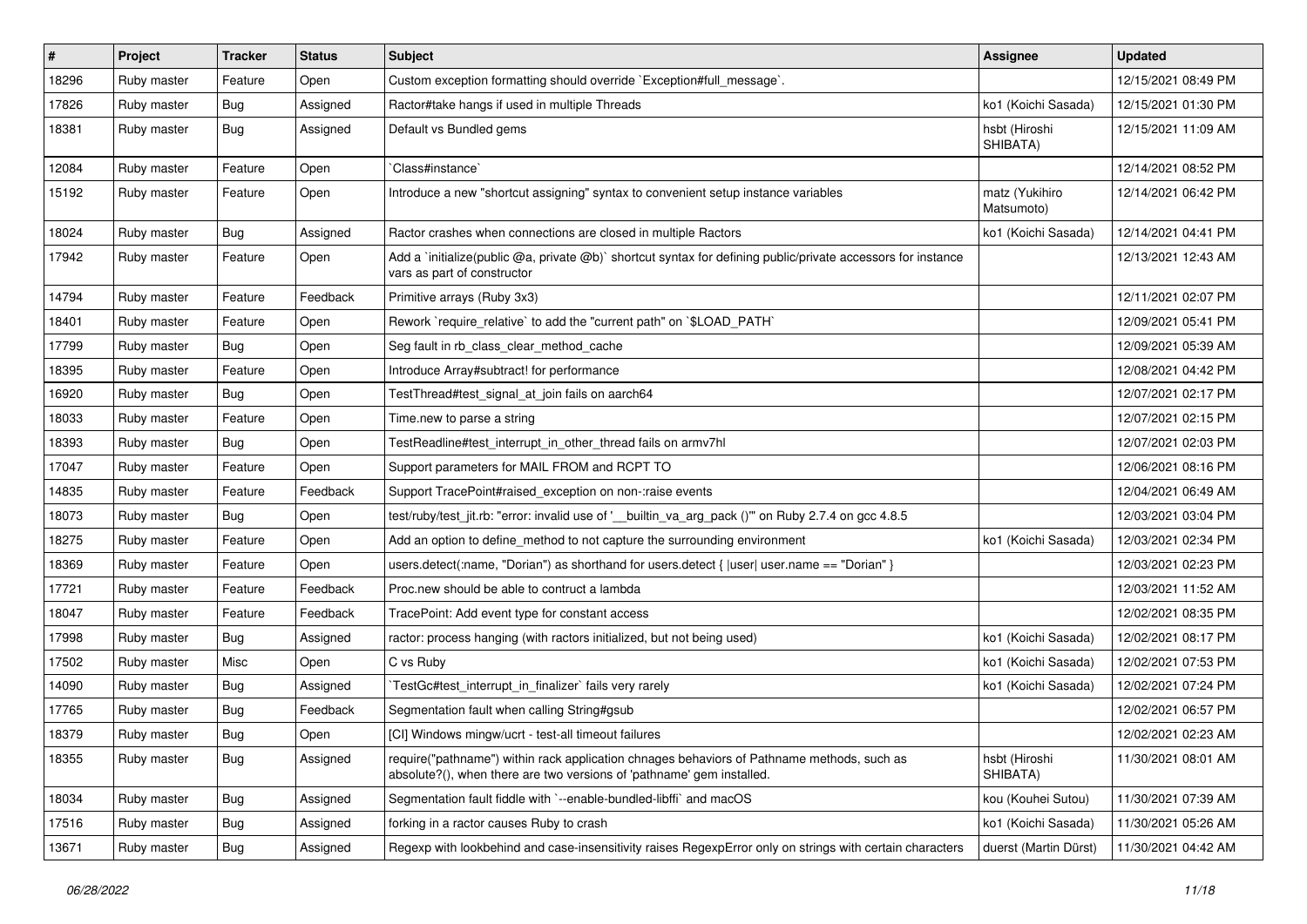| $\vert$ # | Project     | <b>Tracker</b> | <b>Status</b> | <b>Subject</b>                                                                                                                             | <b>Assignee</b>              | <b>Updated</b>      |
|-----------|-------------|----------------|---------------|--------------------------------------------------------------------------------------------------------------------------------------------|------------------------------|---------------------|
| 18352     | Ruby master | Misc           | Open          | What is the Hash#grep expected?                                                                                                            |                              | 11/28/2021 10:39 PM |
| 18004     | Ruby master | Feature        | Open          | Add Async to the stdlib                                                                                                                    |                              | 11/26/2021 06:01 AM |
| 18337     | Ruby master | <b>Bug</b>     | Assigned      | Ruby allows zero-width characters in identifiers                                                                                           | duerst (Martin Dürst)        | 11/24/2021 09:13 AM |
| 16776     | Ruby master | <b>Bug</b>     | Assigned      | Regression in coverage library                                                                                                             | ko1 (Koichi Sasada)          | 11/24/2021 07:26 AM |
| 17478     | Ruby master | <b>Bug</b>     | Assigned      | Ruby3.0 is slower than Ruby2.7.2 when parsing a large CSV file                                                                             | kou (Kouhei Sutou)           | 11/24/2021 05:12 AM |
| 6733      | Ruby master | Feature        | Open          | New inspect framework                                                                                                                      |                              | 11/24/2021 05:06 AM |
| 12911     | Ruby master | Misc           | Assigned      | Translate docs                                                                                                                             |                              | 11/24/2021 04:52 AM |
| 18360     | Ruby master | Feature        | Open          | <b>PrettyPrint enhancements</b>                                                                                                            |                              | 11/24/2021 12:15 AM |
| 18336     | Ruby master | Feature        | Feedback      | How to deal with Trojan Source vulnerability                                                                                               |                              | 11/23/2021 08:39 PM |
| 18359     | Ruby master | Bug            | Open          | [Windows MinGW] warning Please include winsock2.h before windows.h                                                                         |                              | 11/23/2021 05:07 PM |
| 18357     | Ruby master | Feature        | Open          | Proposal: stop raising when block passed to IO#each * closes the IO                                                                        |                              | 11/22/2021 09:03 PM |
| 18262     | Ruby master | Feature        | Open          | Enumerator::Lazy#partition                                                                                                                 |                              | 11/20/2021 10:17 AM |
| 16252     | Ruby master | Feature        | Open          | Hash#partition should return hashes                                                                                                        |                              | 11/18/2021 03:54 PM |
| 18334     | Ruby master | Feature        | Open          | ENV#to_h returns a new Hash object but Hash#to_h does not, which can cause inconsistencies                                                 |                              | 11/17/2021 05:46 PM |
| 18338     | Ruby master | Bug            | Open          | Encoding.default_external = Encoding::UTF_16BE may add a wrongly-encoded string to<br><b>SLOADED_FEATURES</b>                              |                              | 11/15/2021 07:32 AM |
| 18331     | Ruby master | Feature        | Open          | Kernel.#Time                                                                                                                               |                              | 11/13/2021 12:41 PM |
| 18269     | Ruby master | Bug            | Open          | trace_opt_not and trace_opt_regexpmatch2 insns are indistinguishable                                                                       |                              | 11/12/2021 07:44 AM |
| 18280     | Ruby master | Feature        | Feedback      | Allow rb utf8 str new cstr(NULL)                                                                                                           |                              | 11/11/2021 10:28 AM |
| 18035     | Ruby master | Feature        | Open          | Introduce general model/semantic for immutable by default.                                                                                 |                              | 11/09/2021 04:47 PM |
| 18127     | Ruby master | Feature        | Open          | Ractor-local version of Singleton                                                                                                          |                              | 11/09/2021 02:45 PM |
| 18291     | Ruby master | Feature        | Open          | When use $=\sim$ with named group, if regex is on the right side, variable not defined.                                                    |                              | 11/06/2021 12:36 PM |
| 12745     | Ruby master | Feature        | Feedback      | String#(g)sub(!) should pass a MatchData to the block, not a String                                                                        | matz (Yukihiro<br>Matsumoto) | 11/03/2021 11:46 PM |
| 15667     | Ruby master | Feature        | Open          | Introduce malloc_trim(0) in full gc cycles                                                                                                 |                              | 11/01/2021 07:32 AM |
| 18137     | Ruby master | Feature        | Open          | A new method to check Proc is isolated or not                                                                                              |                              | 10/27/2021 07:30 AM |
| 16497     | Ruby master | Bug            | Assigned      | StringIO#internal_encoding is broken (more severely in 2.7)                                                                                | nobu (Nobuyoshi<br>Nakada)   | 10/26/2021 04:31 PM |
| 12436     | Ruby master | Bug            | Assigned      | newline argument of File.open seems not respected on Windows                                                                               | nobu (Nobuyoshi<br>Nakada)   | 10/25/2021 09:07 AM |
| 18255     | Ruby master | <b>Bug</b>     | Open          | ioctl zeroes the last buffer byte                                                                                                          |                              | 10/25/2021 08:13 AM |
| 18265     | Ruby master | Feature        | Open          | Self-contained one-binary feature which discuss on ruby kaigi 2021 day 2, <sup>[]</sup> Ruby Committers vs the<br>World / CRuby Committers |                              | 10/24/2021 04:11 PM |
| 18083     | Ruby master | Feature        | Open          | Capture error in ensure block.                                                                                                             |                              | 10/21/2021 01:00 PM |
| 18259     | Ruby master | Feature        | Open          | Support quarter spec %q in Time#strftime                                                                                                   |                              | 10/21/2021 12:15 PM |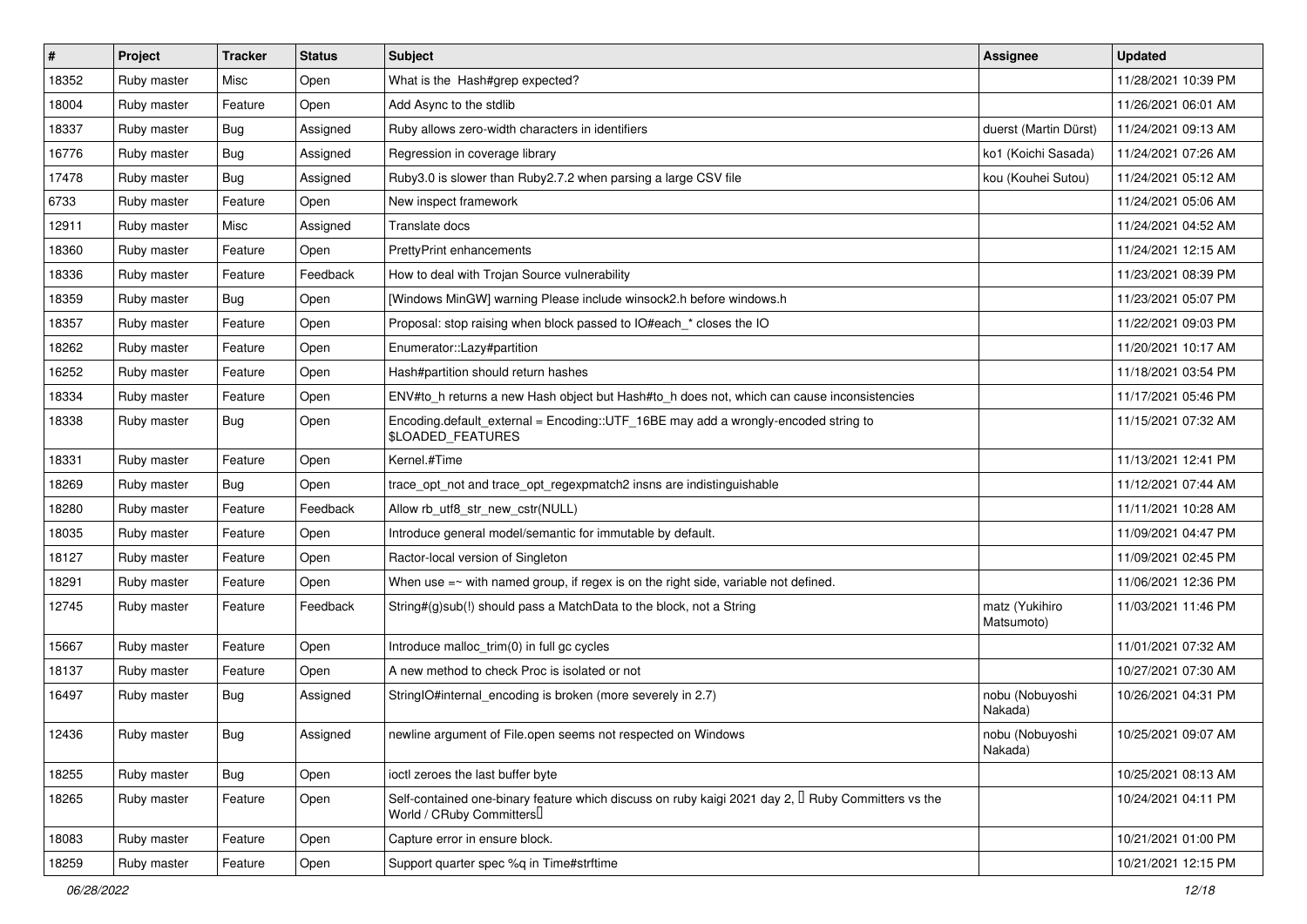| $\vert$ # | Project     | <b>Tracker</b> | <b>Status</b> | <b>Subject</b>                                                                                                                                                        | Assignee                      | <b>Updated</b>      |
|-----------|-------------|----------------|---------------|-----------------------------------------------------------------------------------------------------------------------------------------------------------------------|-------------------------------|---------------------|
| 18258     | Ruby master | Bug            | Open          | Ractor shareable? can be slow and mutates internal object flags.                                                                                                      | ko1 (Koichi Sasada)           | 10/21/2021 08:58 AM |
| 18256     | Ruby master | Feature        | Open          | Change the canonical name of Thread::Mutex, Thread::Queue, Thread::SizedQueue and<br>Thread::ConditionVariable to just Mutex, Queue, SizedQueue and ConditionVariable |                               | 10/20/2021 10:59 PM |
| 17146     | Ruby master | <b>Bug</b>     | Open          | Queue operations are allowed after it is frozen                                                                                                                       |                               | 10/20/2021 08:32 PM |
| 16953     | Ruby master | <b>Bug</b>     | Feedback      | Windows bash bin files removed in master                                                                                                                              |                               | 10/15/2021 01:57 AM |
| 17774     | Ruby master | <b>Bug</b>     | Open          | Quantified empty group causes regex to fail                                                                                                                           |                               | 10/13/2021 04:43 PM |
| 18248     | Ruby master | Misc           | Open          | Add Feature Triaging Guide                                                                                                                                            |                               | 10/12/2021 03:21 PM |
| 18242     | Ruby master | Feature        | Open          | Parser makes multiple assignment sad in confusing way                                                                                                                 |                               | 10/09/2021 07:58 AM |
| 10416     | Ruby master | Bug            | Open          | Create mechanism for updating of Unicode data files downstreams when we want                                                                                          | nobu (Nobuyoshi<br>Nakada)    | 10/08/2021 06:40 AM |
| 15425     | Ruby master | Feature        | Feedback      | Store MJIT header into Ruby versioned directory.                                                                                                                      | k0kubun (Takashi<br>Kokubun)  | 10/07/2021 11:03 PM |
| 12075     | Ruby master | Feature        | Feedback      | some container#nonempty?                                                                                                                                              | matz (Yukihiro<br>Matsumoto)  | 10/07/2021 03:11 AM |
| 18228     | Ruby master | Feature        | Open          | Add a 'timeout' option to 'IO.copy stream'                                                                                                                            |                               | 10/01/2021 05:10 AM |
| 18227     | Ruby master | Feature        | Open          | Static class initialization.                                                                                                                                          | ioquatix (Samuel<br>Williams) | 09/29/2021 09:21 PM |
| 12719     | Ruby master | Feature        | Feedback      | Struct#merge` for partial updates                                                                                                                                     |                               | 09/29/2021 09:16 PM |
| 18194     | Ruby master | Feature        | Open          | No easy way to format exception messages per thread/fiber scheduler context.                                                                                          | mame (Yusuke<br>Endoh)        | 09/29/2021 10:10 AM |
| 17295     | Ruby master | Feature        | Assigned      | Feature: Create a directory and file with Pathname#touch                                                                                                              | akr (Akira Tanaka)            | 09/28/2021 01:20 AM |
| 17720     | Ruby master | Misc           | Assigned      | Cirrus CI to check non-x86 64 architecture cases by own machines                                                                                                      | jaruga (Jun Aruga)            | 09/26/2021 10:24 AM |
| 18186     | Ruby master | <b>Bug</b>     | Open          | SEGV with system command - MinGW?                                                                                                                                     |                               | 09/22/2021 03:20 PM |
| 18151     | Ruby master | Feature        | Open          | Incorrect Resolv result when DNS server is unreachable                                                                                                                |                               | 09/18/2021 12:22 AM |
| 18168     | Ruby master | Feature        | Open          | Add ActiveSupport deep transform values to Ruby                                                                                                                       |                               | 09/15/2021 05:29 AM |
| 18119     | Ruby master | Bug            | Open          | Ractor crashes when instantiating classes                                                                                                                             | ko1 (Koichi Sasada)           | 09/14/2021 01:42 AM |
| 17624     | Ruby master | Bug            | Open          | Ractor.receive is not thread-safe                                                                                                                                     | ko1 (Koichi Sasada)           | 09/14/2021 01:40 AM |
| 17617     | Ruby master | <b>Bug</b>     | Open          | When a Ractor's incoming port is closed, Ractor.receive_if does not raise Ractor::ClosedError, but instead<br>blocks indefinitely                                     | ko1 (Koichi Sasada)           | 09/14/2021 01:40 AM |
| 17878     | Ruby master | Bug            | Open          | bootstraptest/test ractor.rb:224 a random failing test with "The outgoing-port is already closed<br>(Ractor::ClosedError)"                                            |                               | 09/13/2021 01:10 PM |
| 17355     | Ruby master | Feature        | Assigned      | Using same set of names in or-patterns (pattern matching with $Foo(x)   Bar(x)$ )                                                                                     | ktsj (Kazuki<br>Tsujimoto)    | 09/13/2021 09:11 AM |
| 18162     | Ruby master | Feature        | Open          | Shorthand method Proc#isolate to create isolated proc objects                                                                                                         |                               | 09/13/2021 02:33 AM |
| 18152     | Ruby master | Bug            | Open          | Fix theoretical bug with signals + qsort                                                                                                                              |                               | 09/08/2021 03:38 PM |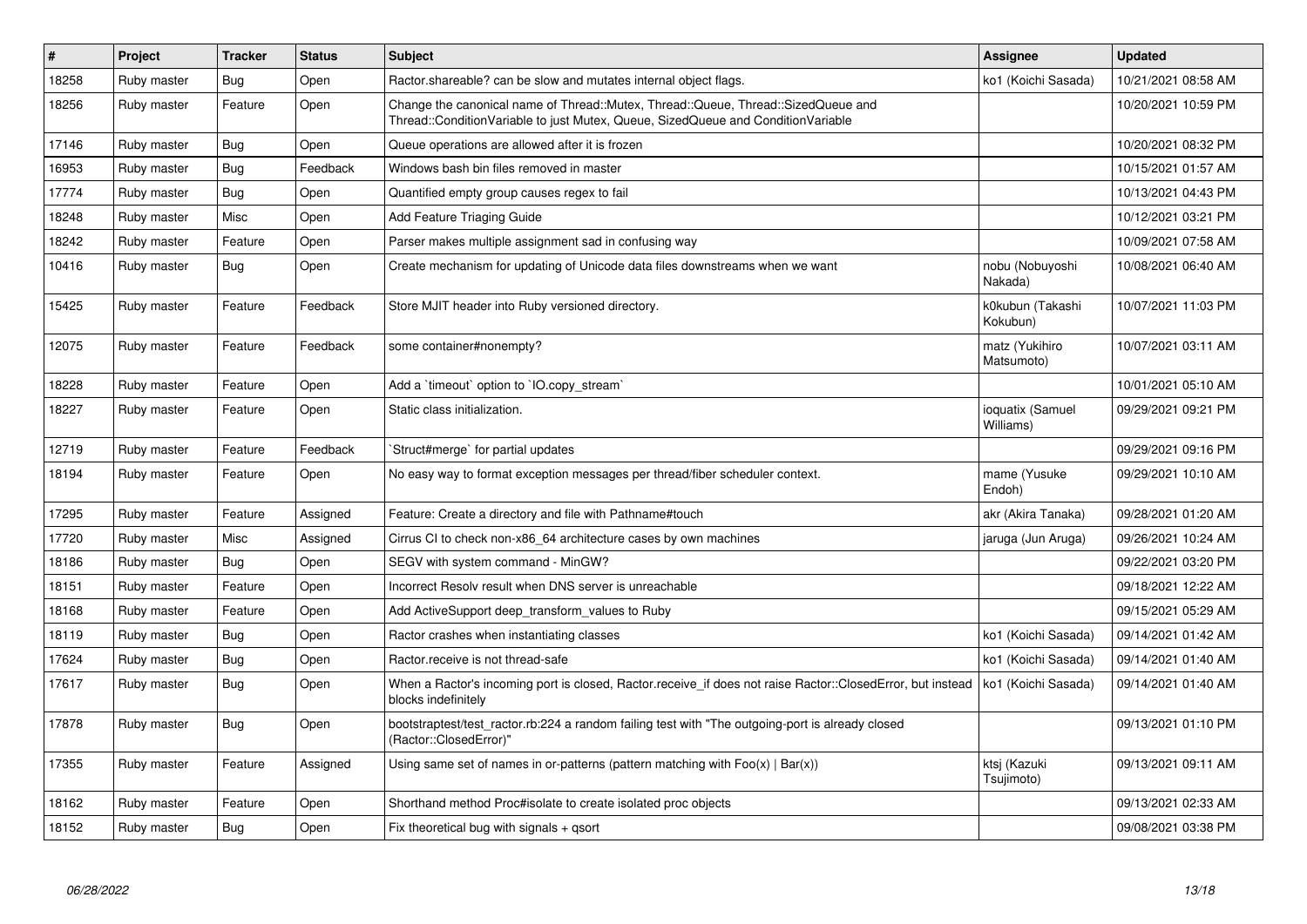| $\sharp$ | Project     | <b>Tracker</b> | <b>Status</b> | Subject                                                                                                                    | <b>Assignee</b>               | <b>Updated</b>      |
|----------|-------------|----------------|---------------|----------------------------------------------------------------------------------------------------------------------------|-------------------------------|---------------------|
| 18150    | Ruby master | Misc           | Open          | Proposal: Deprecate leading zero syntax to declare octals, since it's extremely confusing (and Python 3<br>removed it too) |                               | 09/04/2021 03:21 AM |
| 18146    | Ruby master | Feature        | Open          | Add 'delete_prefix' and 'delete_suffix' to 'Pathname'                                                                      |                               | 09/03/2021 04:59 AM |
| 13683    | Ruby master | Feature        | Feedback      | Add strict Enumerable#single                                                                                               |                               | 09/02/2021 05:52 PM |
| 18135    | Ruby master | Feature        | Open          | Introduce Enumerable#detect_only                                                                                           |                               | 09/02/2021 05:44 PM |
| 18142    | Ruby master | <b>Bug</b>     | Assigned      | Segmentation fault with Ruby 3.0.2                                                                                         | k0kubun (Takashi<br>Kokubun)  | 09/02/2021 07:43 AM |
| 18144    | Ruby master | <b>Bug</b>     | Open          | Timeout not working while regular expression match is running                                                              |                               | 09/02/2021 07:08 AM |
| 17294    | Ruby master | Feature        | Assigned      | Feature: Allow method chaining with Pathname#mkpath Pathname#rmtree                                                        | akr (Akira Tanaka)            | 08/30/2021 06:52 AM |
| 17296    | Ruby master | Feature        | Assigned      | Feature: Pathname#chmod use FileUtils.chmod instead of File                                                                | akr (Akira Tanaka)            | 08/30/2021 06:51 AM |
| 17297    | Ruby master | Feature        | Assigned      | Feature: Introduce Pathname.mktmpdir                                                                                       | akr (Akira Tanaka)            | 08/30/2021 06:51 AM |
| 18131    | Ruby master | Bug            | Open          | addr2line.c: Some inlined functions mistakenly shown                                                                       |                               | 08/24/2021 07:59 PM |
| 16492    | Ruby master | <b>Bug</b>     | Open          | TestBugReporter#test_bug_reporter_add test failures                                                                        | jaruga (Jun Aruga)            | 08/24/2021 01:12 PM |
| 17722    | Ruby master | <b>Bug</b>     | Open          | define_method with shareable results in "defined in a different Ractor"                                                    |                               | 08/24/2021 12:03 PM |
| 18129    | Ruby master | <b>Bug</b>     | Open          | Ractor-incompatible global variables can be accessed through alias                                                         |                               | 08/23/2021 10:08 PM |
| 15428    | Ruby master | Bug            | Open          | Refactor Proc#>> and #<<                                                                                                   |                               | 08/20/2021 06:31 PM |
| 18036    | Ruby master | <b>Bug</b>     | Open          | Pthread fibers become invalid on fork - different from normal fibers.                                                      | ioquatix (Samuel<br>Williams) | 08/19/2021 07:05 AM |
| 18080    | Ruby master | <b>Bug</b>     | Open          | Syntax error on one-line pattern matching                                                                                  |                               | 08/18/2021 12:38 AM |
| 18082    | Ruby master | Misc           | Open          | FileUtils.remove_entry_secure has inconsistent document                                                                    |                               | 08/17/2021 04:26 PM |
| 13864    | Ruby master | <b>Bug</b>     | Assigned      | Rinda multicast test failures due to missing default route                                                                 | seki (Masatoshi Seki)         | 08/17/2021 07:16 AM |
| 16836    | Ruby master | <b>Bug</b>     | Assigned      | configure-time LDFLAGS leak into ruby pkg-config file                                                                      | nobu (Nobuyoshi<br>Nakada)    | 08/14/2021 09:10 AM |
| 16428    | Ruby master | Feature        | Feedback      | Add Array#uniq?, Enumerable#uniq?                                                                                          |                               | 08/14/2021 06:12 AM |
| 18069    | Ruby master | Feature        | Open          | instance_exec` is just ignored when the block is originally a method                                                       |                               | 08/10/2021 05:33 AM |
| 18070    | Ruby master | Feature        | Open          | `attr` should be removed                                                                                                   |                               | 08/09/2021 05:51 PM |
| 18068    | Ruby master | Misc           | Open          | Silence LoadError only if it is for rubygems itself                                                                        | hsbt (Hiroshi<br>SHIBATA)     | 08/08/2021 02:21 PM |
| 18063    | Ruby master | Feature        | Open          | io_uring implementation                                                                                                    |                               | 08/05/2021 10:02 AM |
| 18058    | Ruby master | Bug            | Open          | 3.1.0-dev with MJIT enabled Zlib::BufError during `gem install`                                                            | k0kubun (Takashi<br>Kokubun)  | 08/02/2021 08:31 PM |
| 18057    | Ruby master | Feature        | Open          | Introduce Array#mean                                                                                                       |                               | 08/02/2021 02:16 PM |
| 18049    | Ruby master | Bug            | Feedback      | Cannot build ruby-3.0.2 on NetBSD                                                                                          |                               | 08/01/2021 12:36 AM |
| 18055    | Ruby master | Feature        | Open          | Introduce                                                                                                                  |                               | 07/30/2021 09:30 AM |
| 18042    | Ruby master | Feature        | Feedback      | YARV code optimization                                                                                                     |                               | 07/27/2021 09:11 PM |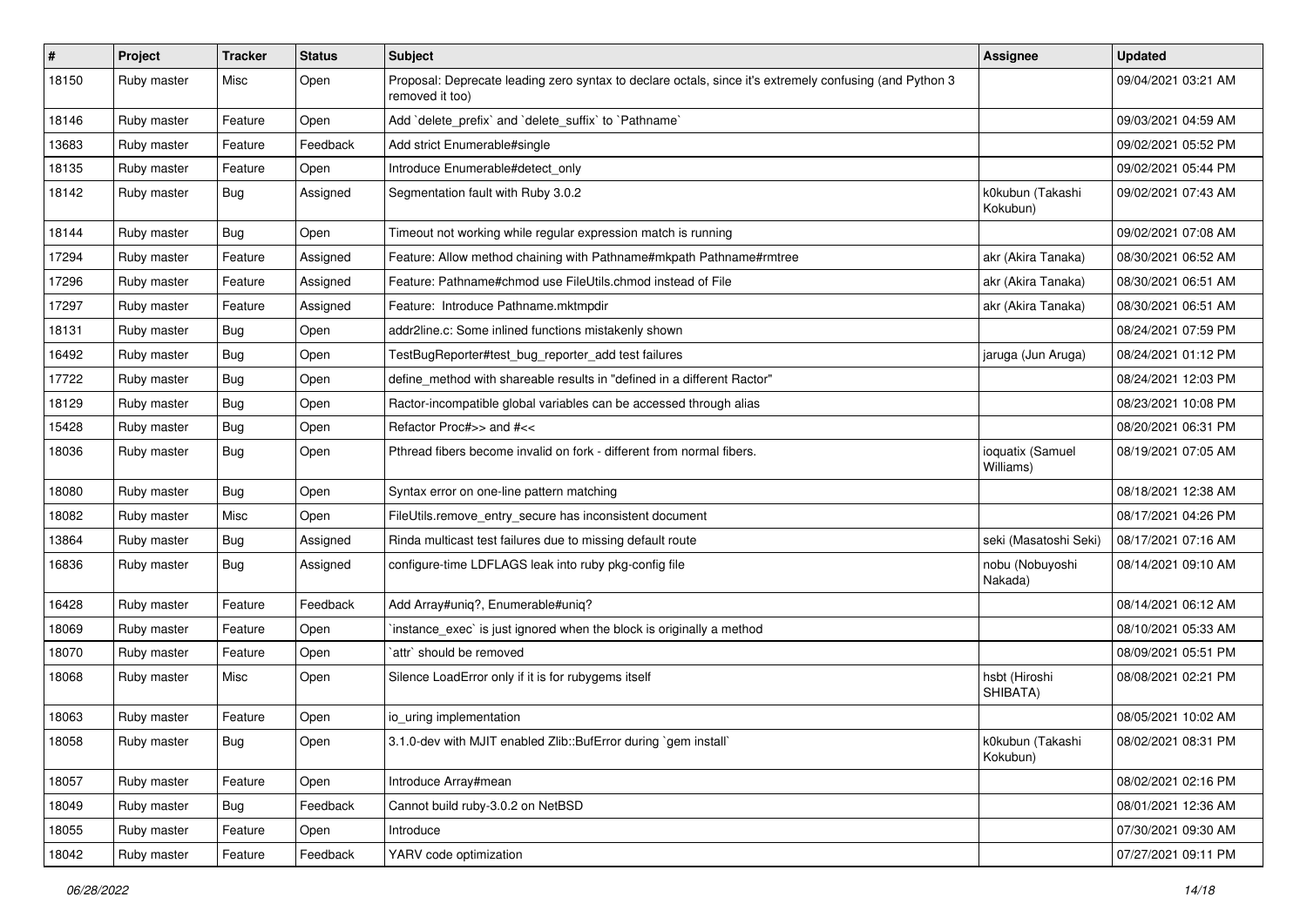| $\sharp$ | Project     | <b>Tracker</b> | <b>Status</b> | <b>Subject</b>                                                                          | <b>Assignee</b>               | <b>Updated</b>      |
|----------|-------------|----------------|---------------|-----------------------------------------------------------------------------------------|-------------------------------|---------------------|
| 13514    | Ruby master | Feature        | Open          | [PATCH] thread_pthread.c (native_sleep): preserve old unblock function                  |                               | 07/27/2021 11:41 AM |
| 13502    | Ruby master | Feature        | Open          | remove unused Array#to_s implementation                                                 |                               | 07/27/2021 11:41 AM |
| 12992    | Ruby master | Feature        | Open          | ArgumentError if hostname is missing                                                    |                               | 07/27/2021 11:40 AM |
| 15305    | Ruby master | Feature        | Open          | [PATCH] include/ruby/ruby.h (RB_ALLOCV*): remove GC guard                               | nobu (Nobuyoshi<br>Nakada)    | 07/27/2021 11:39 AM |
| 11373    | Ruby master | Feature        | Open          | Add command line option to query valid values for --dump                                |                               | 07/27/2021 11:09 AM |
| 10755    | Ruby master | Feature        | Open          | Use rb_define_alias instead of rb_define_method for rb_cHash                            |                               | 07/27/2021 11:09 AM |
| 10549    | Ruby master | Feature        | Open          | Deprecate each with index and each with object in favor of with index and with object   | matz (Yukihiro<br>Matsumoto)  | 07/27/2021 11:09 AM |
| 10287    | Ruby master | Feature        | Open          | rename COLON3 to COLON2 HEAD.                                                           | matz (Yukihiro<br>Matsumoto)  | 07/27/2021 09:34 AM |
| 11431    | Ruby master | Feature        | Open          | [PATCH] rb_parser_compile_*: remove volatile arg                                        |                               | 07/27/2021 07:27 AM |
| 10473    | Ruby master | Feature        | Open          | Change Date#to_datetime to use local time                                               |                               | 07/23/2021 07:08 PM |
| 14274    | Ruby master | Feature        | Open          | Merge Std-Lib Time Class into Core                                                      |                               | 07/19/2021 07:54 AM |
| 11500    | Ruby master | Feature        | Open          | [RFC] rename Queue to UnboundedQueue                                                    |                               | 07/19/2021 07:48 AM |
| 14851    | Ruby master | Feature        | Open          | [PATCH] thread_pthread.c: remove non-sleepy timer thread implementation                 |                               | 07/19/2021 05:23 AM |
| 14901    | Ruby master | Feature        | Assigned      | [PATCH] do not block SIGCHLD in normal Ruby Threads                                     | normalperson (Eric<br>Wong)   | 07/19/2021 05:23 AM |
| 17994    | Ruby master | Feature        | Open          | Clarify 'IO.read' behavior and add 'File.read' method                                   |                               | 07/16/2021 03:04 AM |
| 17938    | Ruby master | Feature        | Open          | Keyword alternative for boolean positional arguments                                    |                               | 07/15/2021 06:46 AM |
| 18002    | Ruby master | Bug            | Open          | s390x: Tests failing without LC ALL env                                                 | jaruga (Jun Aruga)            | 07/12/2021 04:30 PM |
| 17664    | Ruby master | Bug            | Assigned      | Behavior of sockets changed in Ruby 3.0 to non-blocking                                 | ioquatix (Samuel<br>Williams) | 07/12/2021 10:28 AM |
| 15993    | Ruby master | <b>Bug</b>     | Open          | require' doesn't work if there are Cyrillic chars in the path to Ruby dir               |                               | 07/09/2021 04:08 PM |
| 17924    | Ruby master | Feature        | Open          | Range#infinite?                                                                         |                               | 07/08/2021 11:58 PM |
| 17931    | Ruby master | <b>Bug</b>     | Open          | Compile fails setup option nodynamic                                                    |                               | 07/07/2021 08:51 AM |
| 13129    | Ruby master | Feature        | Assigned      | Refinements cannot refine method_missing and respond_to_missing?                        | matz (Yukihiro<br>Matsumoto)  | 07/03/2021 10:45 PM |
| 16805    | Ruby master | Misc           | Assigned      | Coroutine's license is unclear                                                          | ReiOdaira (Rei<br>Odaira)     | 07/01/2021 10:09 PM |
| 17833    | Ruby master | Feature        | Open          | add IO.readinto(b) where b is a bytes like object that is you can get a memoryview from |                               | 06/30/2021 02:36 PM |
| 17992    | Ruby master | Feature        | Feedback      | Upstreaming the htmlentities gem into CGI#.(un)escape_html                              |                               | 06/30/2021 02:26 PM |
| 17662    | Ruby master | Misc           | Assigned      | The heredoc pattern used in tests does not syntax highlight correctly in many editors   | nobu (Nobuyoshi<br>Nakada)    | 06/30/2021 12:54 PM |
| 18013    | Ruby master | Bug            | Open          | Unexpected results when mxiing negated character classes and case-folding               |                               | 06/29/2021 12:05 PM |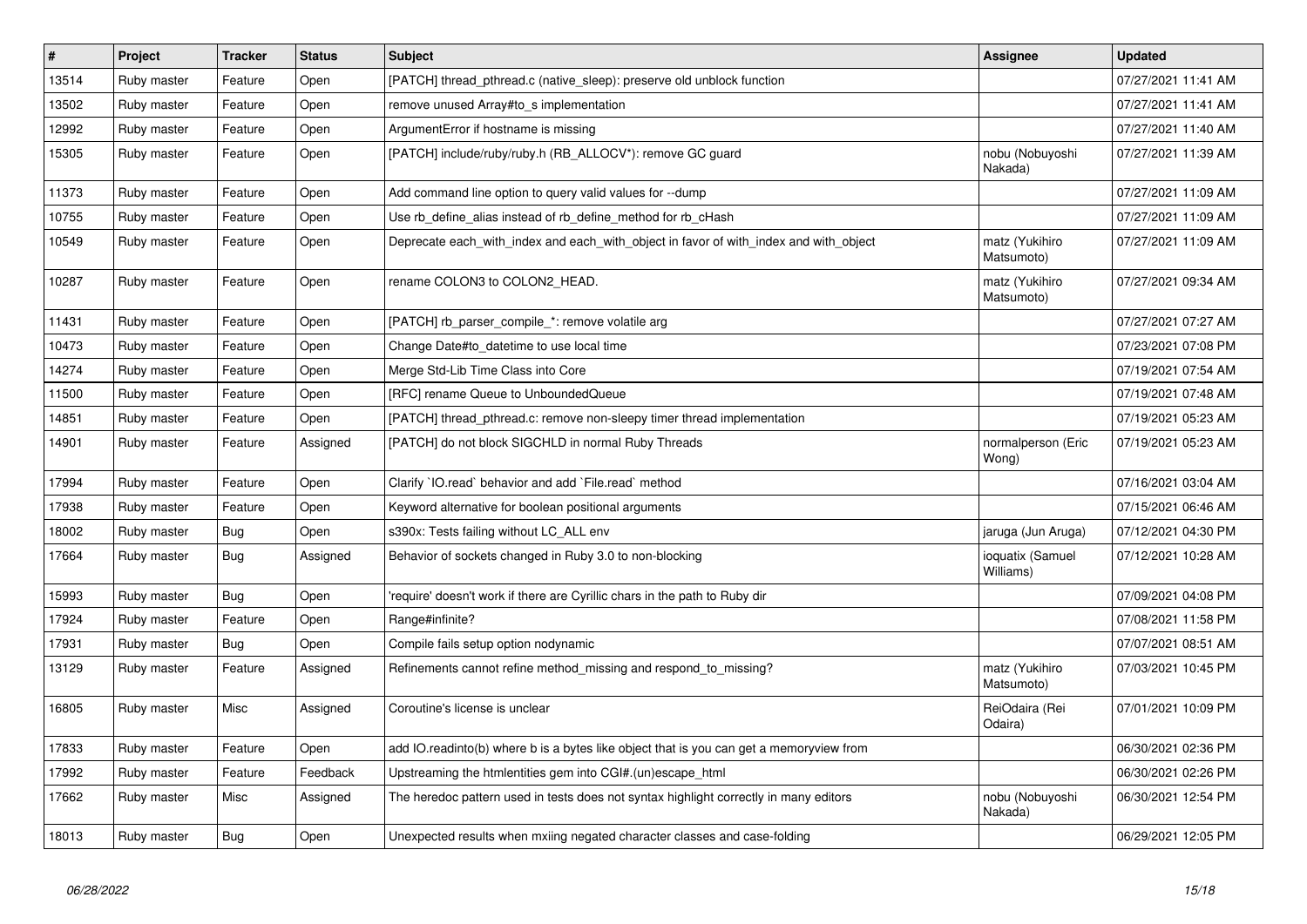| $\sharp$ | Project     | <b>Tracker</b> | <b>Status</b> | Subject                                                                                                                 | <b>Assignee</b>              | <b>Updated</b>      |
|----------|-------------|----------------|---------------|-------------------------------------------------------------------------------------------------------------------------|------------------------------|---------------------|
| 18012    | Ruby master | Bug            | Open          | Case-insensitive character classes can only match multiple code points when top-level character class is<br>not negated |                              | 06/29/2021 08:35 AM |
| 18010    | Ruby master | <b>Bug</b>     | Open          | Character class with single character gets case-folded with following string                                            |                              | 06/28/2021 09:30 AM |
| 18009    | Ruby master | Bug            | Open          | Regexps \w and \W with /i option and /u option produce inconsistent results under nested negation and<br>intersection   |                              | 06/28/2021 09:09 AM |
| 18005    | Ruby master | Feature        | Open          | Enable non-blocking `binding.irb`.                                                                                      |                              | 06/24/2021 07:20 PM |
| 14378    | Ruby master | Feature        | Open          | Increase Fixnum range on Windows from 31 bits to 63 bits                                                                |                              | 06/18/2021 07:31 PM |
| 14582    | Ruby master | <b>Bug</b>     | Open          | Unable to use `method_entry` and `method_return` tracing probes since 2.5                                               |                              | 06/18/2021 06:08 PM |
| 17999    | Ruby master | <b>Bug</b>     | Open          | TestMethod#test_zsuper intermittent timeout error on raspbian10-aarch64 CI                                              |                              | 06/18/2021 01:33 AM |
| 14275    | Ruby master | Feature        | Open          | GC not aggressive enough                                                                                                |                              | 06/17/2021 06:54 PM |
| 14570    | Ruby master | Feature        | Open          | Make File.expand path/real path casing consistent on Windows                                                            |                              | 06/17/2021 04:22 PM |
| 11779    | Ruby master | Bug            | Feedback      | Module#using does not make sense as a method                                                                            | matz (Yukihiro<br>Matsumoto) | 06/17/2021 09:58 AM |
| 16962    | Ruby master | Feature        | Feedback      | Make IO.for fd autoclose option default to false                                                                        |                              | 06/17/2021 06:54 AM |
| 16951    | Ruby master | Bug            | Assigned      | Consistently referer dependencies                                                                                       | hsbt (Hiroshi<br>SHIBATA)    | 06/17/2021 06:15 AM |
| 17990    | Ruby master | <b>Bug</b>     | Open          | Inconsistent behavior of Regexp quantifiers over characters with complex case foldings                                  |                              | 06/15/2021 11:59 AM |
| 17989    | Ruby master | <b>Bug</b>     | Open          | Case insensitive Regexps do not handle characters with overlapping case foldings                                        |                              | 06/15/2021 11:43 AM |
| 17950    | Ruby master | Feature        | Open          | Unable to pattern-match against a String key                                                                            |                              | 06/15/2021 11:42 AM |
| 17944    | Ruby master | Feature        | Open          | Remove Socket.gethostbyaddr and Socket.gethostbyname                                                                    |                              | 06/10/2021 08:26 AM |
| 10320    | Ruby master | Feature        | Open          | require into module                                                                                                     |                              | 06/10/2021 08:15 AM |
| 17683    | Ruby master | Misc           | Open          | Current status of beginless range (experimental or not)                                                                 |                              | 06/05/2021 07:22 AM |
| 17925    | Ruby master | <b>Bug</b>     | Open          | Pattern matching syntax using semicolon one-line                                                                        |                              | 06/04/2021 03:08 PM |
| 13298    | Ruby master | <b>Bug</b>     | Assigned      | mingw SEGV TestEnumerable#test_callcc                                                                                   | nobu (Nobuyoshi<br>Nakada)   | 06/04/2021 03:41 AM |
| 17926    | Ruby master | <b>Bug</b>     | Open          | spec/ruby/core/file/atime_spec.rb: a random failing test on Travis ppc64le                                              |                              | 06/02/2021 04:35 PM |
| 8460     | Ruby master | Feature        | Assigned      | PATCH: optparse: add keep_unknown option                                                                                | nobu (Nobuyoshi<br>Nakada)   | 05/27/2021 10:07 PM |
| 17884    | Ruby master | Feature        | Open          | locindex for profiling tools                                                                                            | ko1 (Koichi Sasada)          | 05/24/2021 04:17 PM |
| 17792    | Ruby master | Bug            | Open          | make notes and make test fail with Ruby3.0.1p64 RaspberryPI 4B Ubuntu 20.10 ARM64                                       |                              | 05/23/2021 08:23 PM |
| 17210    | Ruby master | Feature        | Open          | More readable and useful `Set#inspect`                                                                                  | knu (Akinori MUSHA)          | 05/19/2021 10:12 PM |
| 17859    | Ruby master | Feature        | Open          | Start IRB when running just `ruby`                                                                                      |                              | 05/14/2021 07:54 AM |
| 17856    | Ruby master | Feature        | Open          | ary.member? is slower than ary.include?                                                                                 |                              | 05/11/2021 10:12 AM |
| 17844    | Ruby master | Feature        | Open          | Support list of methods to test with respond_to?                                                                        |                              | 05/06/2021 07:00 PM |
| 17834    | Ruby master | Feature        | Open          | Add a Bytes and BytesArray class that implement memoryview                                                              |                              | 05/06/2021 02:22 PM |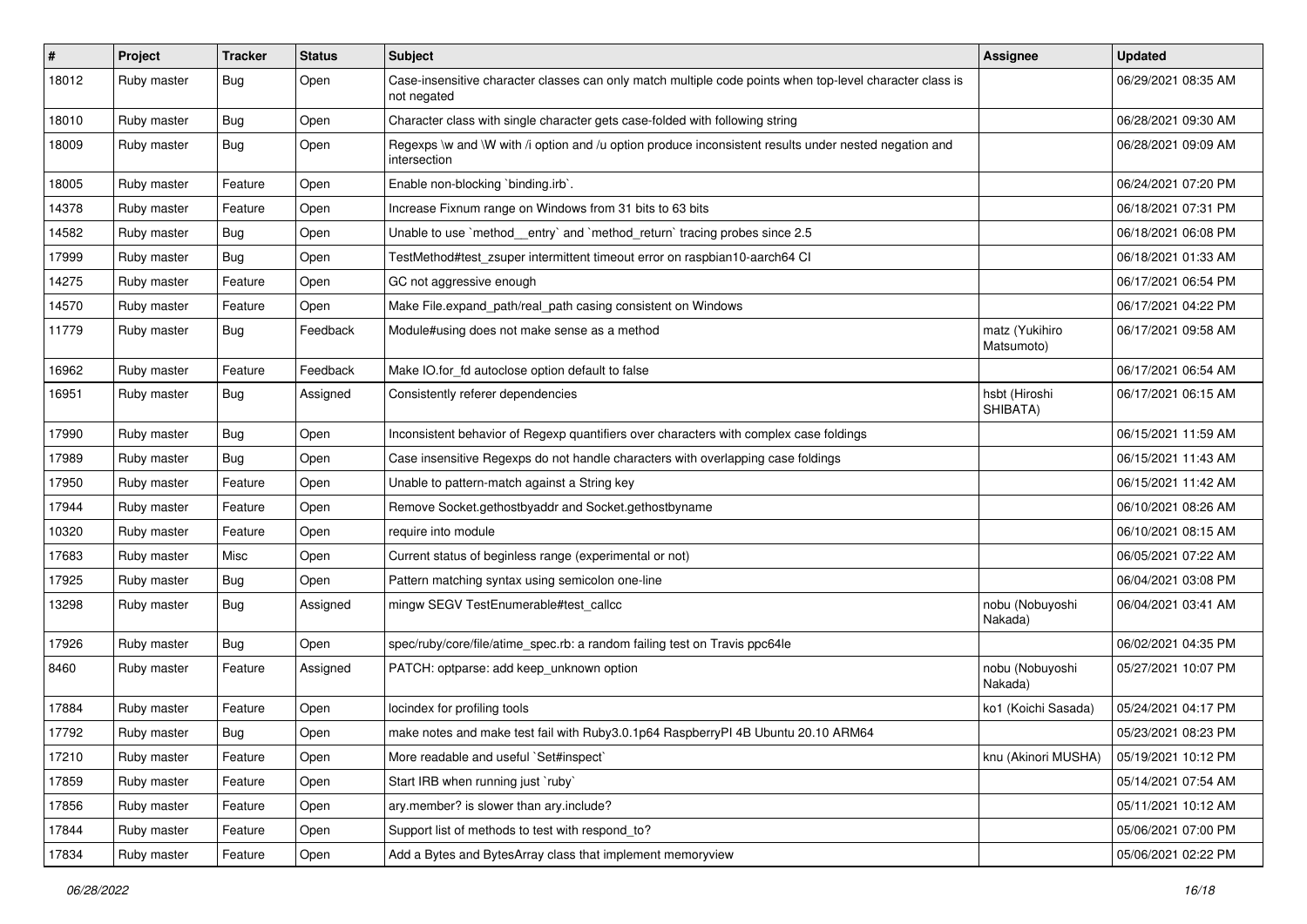| $\vert$ # | Project     | <b>Tracker</b> | <b>Status</b> | <b>Subject</b>                                                                 | <b>Assignee</b>              | <b>Updated</b>      |
|-----------|-------------|----------------|---------------|--------------------------------------------------------------------------------|------------------------------|---------------------|
| 17851     | Ruby master | Feature        | Open          | ruby extension for memoryview                                                  |                              | 05/05/2021 03:15 PM |
| 17825     | Ruby master | Feature        | Open          | Uniformize Float::INFINITY and Date::infinity.new                              |                              | 05/04/2021 01:43 AM |
| 17647     | Ruby master | Feature        | Open          | Print register `r11` on 32-bit ARM Linux                                       |                              | 04/30/2021 11:22 AM |
| 17830     | Ruby master | Feature        | Open          | Add Integer#previous and Integer#prev                                          | matz (Yukihiro<br>Matsumoto) | 04/27/2021 11:35 PM |
| 17016     | Ruby master | Feature        | Open          | Enumerable#accumulate                                                          |                              | 04/27/2021 03:14 PM |
| 9010      | Ruby master | <b>Bug</b>     | Assigned      | /configure --prefix= cannot handle directories with spaces                     | nobu (Nobuyoshi<br>Nakada)   | 04/26/2021 10:38 PM |
| 17829     | Ruby master | Misc           | Open          | Clang/LLVM correctness of x64-mingw32 build (`shorten-64-to-32` warnings)      |                              | 04/26/2021 04:23 PM |
| 17817     | Ruby master | Bug            | Open          | --jit outputs ./tmp/_ruby_mjit_*.h: No such file or directory on with TMP      |                              | 04/22/2021 11:57 AM |
| 17790     | Ruby master | Feature        | Open          | Have a way to clear a String without resetting its capacity                    |                              | 04/21/2021 11:27 PM |
| 17815     | Ruby master | Misc           | Open          | Snapcraft Ruby plugin                                                          |                              | 04/20/2021 07:59 PM |
| 12543     | Ruby master | Feature        | Assigned      | explicit tail call syntax: foo() then return                                   | matz (Yukihiro<br>Matsumoto) | 04/18/2021 03:02 PM |
| 17808     | Ruby master | Feature        | Open          | Feature Request: JS like splat of Object properties as named method parameters |                              | 04/17/2021 11:43 PM |
| 11230     | Ruby master | <b>Bug</b>     | Open          | Should rb struct s members() be public API?                                    |                              | 04/17/2021 05:06 PM |
| 17753     | Ruby master | Feature        | Open          | Add Module#namespace                                                           |                              | 04/17/2021 08:04 AM |
| 17749     | Ruby master | Feature        | Open          | Const source location without name                                             |                              | 04/17/2021 07:38 AM |
| 17797     | Ruby master | Feature        | Open          | MIPS support for addr2line.c                                                   |                              | 04/13/2021 03:49 AM |
| 17786     | Ruby master | Feature        | Open          | Proposal: new "ends" keyword                                                   |                              | 04/11/2021 01:40 AM |
| 16816     | Ruby master | Feature        | Open          | Prematurely terminated Enumerator should stay terminated                       |                              | 04/09/2021 09:24 PM |
| 12133     | Ruby master | Feature        | Feedback      | Ability to exclude start when defining a range                                 |                              | 04/07/2021 06:49 AM |
| 17773     | Ruby master | Feature        | Open          | Alias `Numeric#zero?` and `Float#zero?` as `Numeric#empty?` and `Float#empty?` |                              | 04/02/2021 03:39 PM |
| 17771     | Ruby master | Feature        | Open          | String#start_with? should not construct MatchData or set \$~                   |                              | 04/02/2021 02:49 PM |
| 12689     | Ruby master | Bug            | Open          | Thread isolation of $\gamma \sim$ and \$                                       |                              | 04/01/2021 08:51 PM |
| 17758     | Ruby master | Feature        | Open          | Provide Hash#count for performance improvement                                 |                              | 03/28/2021 06:39 PM |
| 17354     | Ruby master | Bug            | Open          | Module#const_source_location is misleading for constants awaiting autoload     |                              | 03/26/2021 05:56 PM |
| 17679     | Ruby master | <b>Bug</b>     | Assigned      | Ractor incoming channel can consume unlimited resources                        | ko1 (Koichi Sasada)          | 03/26/2021 09:16 AM |
| 17743     | Ruby master | Feature        | Open          | Show argument types in backtrace                                               |                              | 03/25/2021 06:39 PM |
| 17682     | Ruby master | Feature        | Open          | String#casecmp performance improvement                                         |                              | 03/24/2021 02:29 PM |
| 17718     | Ruby master | Feature        | Open          | a method paramaters object that can be pattern matched against                 |                              | 03/24/2021 01:29 PM |
| 17685     | Ruby master | Feature        | Feedback      | Marshal format for out of band buffer objects                                  |                              | 03/24/2021 07:39 AM |
| 17741     | Ruby master | Feature        | Open          | Ruby links to `objc` for convenience - this should be moved into a native ext  |                              | 03/23/2021 01:24 AM |
| 17142     | Ruby master | Bug            | Open          | Ruby fails to build in AIX                                                     |                              | 03/20/2021 07:08 AM |